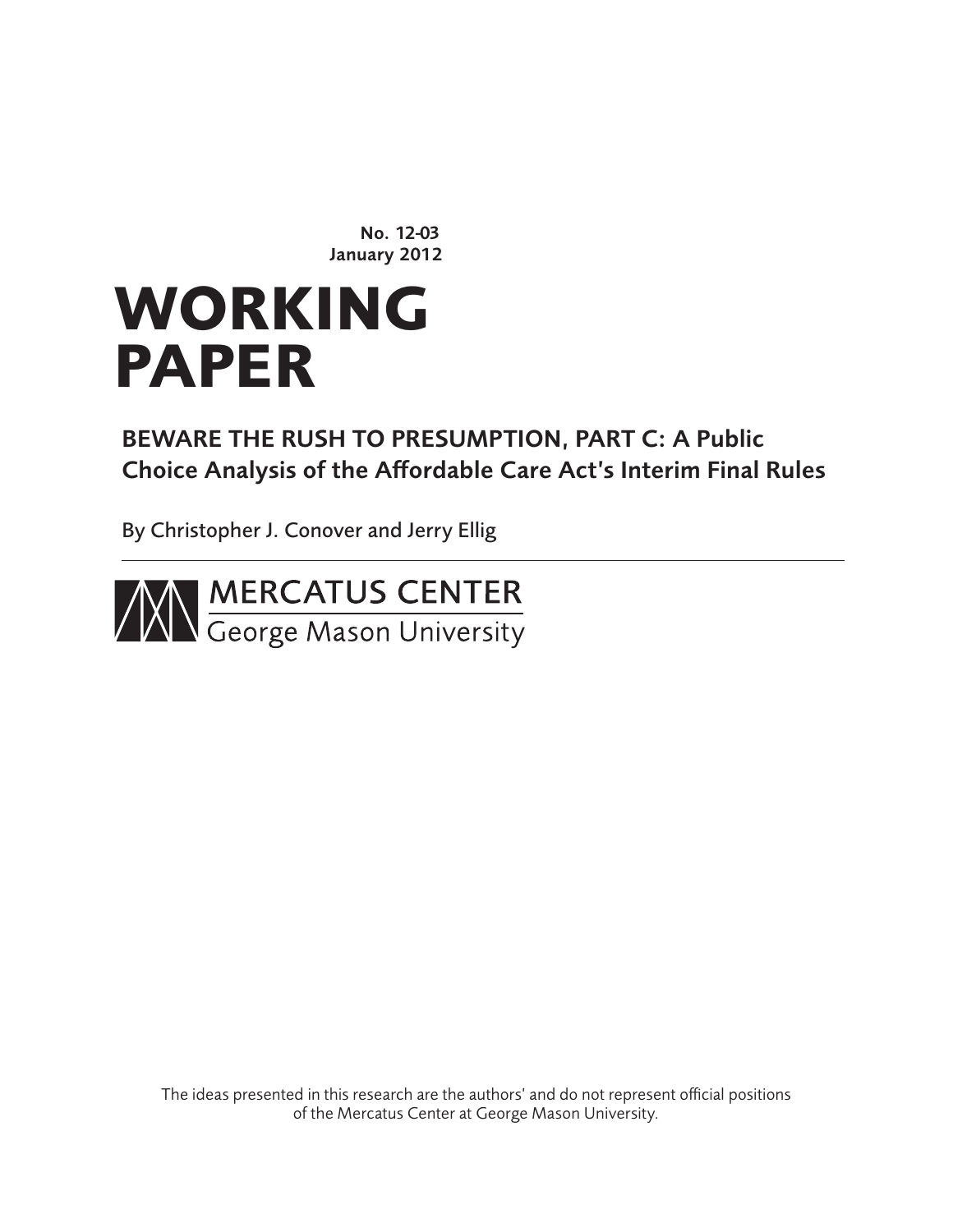#### Beware the Rush to Presumption, Part C:

A Public Choice Analysis of the Affordable Care Act's Interim Final Rules

Christopher J. Conover Research Scholar Center for Health Policy and Inequalities Research Duke University Box 90392 Durham, NC 27705 conoverc@duke.edu

Jerry Ellig Senior Research Fellow Mercatus Center at George Mason University 3351 N. Fairfax Dr.,  $4<sup>th</sup>$  Floor Arlington, VA 22201 jellig@gmu.edu

#### **Abstract**

Federal agencies issued eight major interim final regulations in 2010 to quickly implement major provisions of the Affordable Care Act. Our previous reviews found that the regulatory impact analyses for these regulations were seriously incomplete, often omitting significant benefits, costs, or regulatory alternatives. Analysis of equity was cursory at best. For these eight regulations, the quality and use of regulatory analysis fell well below the standards set by other federal agencies and even by the U.S. Department of Health and Human Services. This paper demonstrates that the low-quality analysis was a predictable result of the way that the administration and Congress chose to manage the regulatory process. Presidential and congressional decisions, in turn, reflected the political incentives both faced in 2010. This suggests that institutional rather than personal factors explain the poor quality of analysis and decisions that occur when agencies implement important presidential priorities in the face of tight legislative deadlines. To promote transparency and informed decision making, additional checks and balances in the regulatory process are needed to prevent politics from short-circuiting analysis.

*The authors would like to thank Mark Adams and Corey Carpenter for research assistance and Robin Bowen, Jason Fichtner, Richard Williams, and three anonymous external peer reviewers for helpful comments.*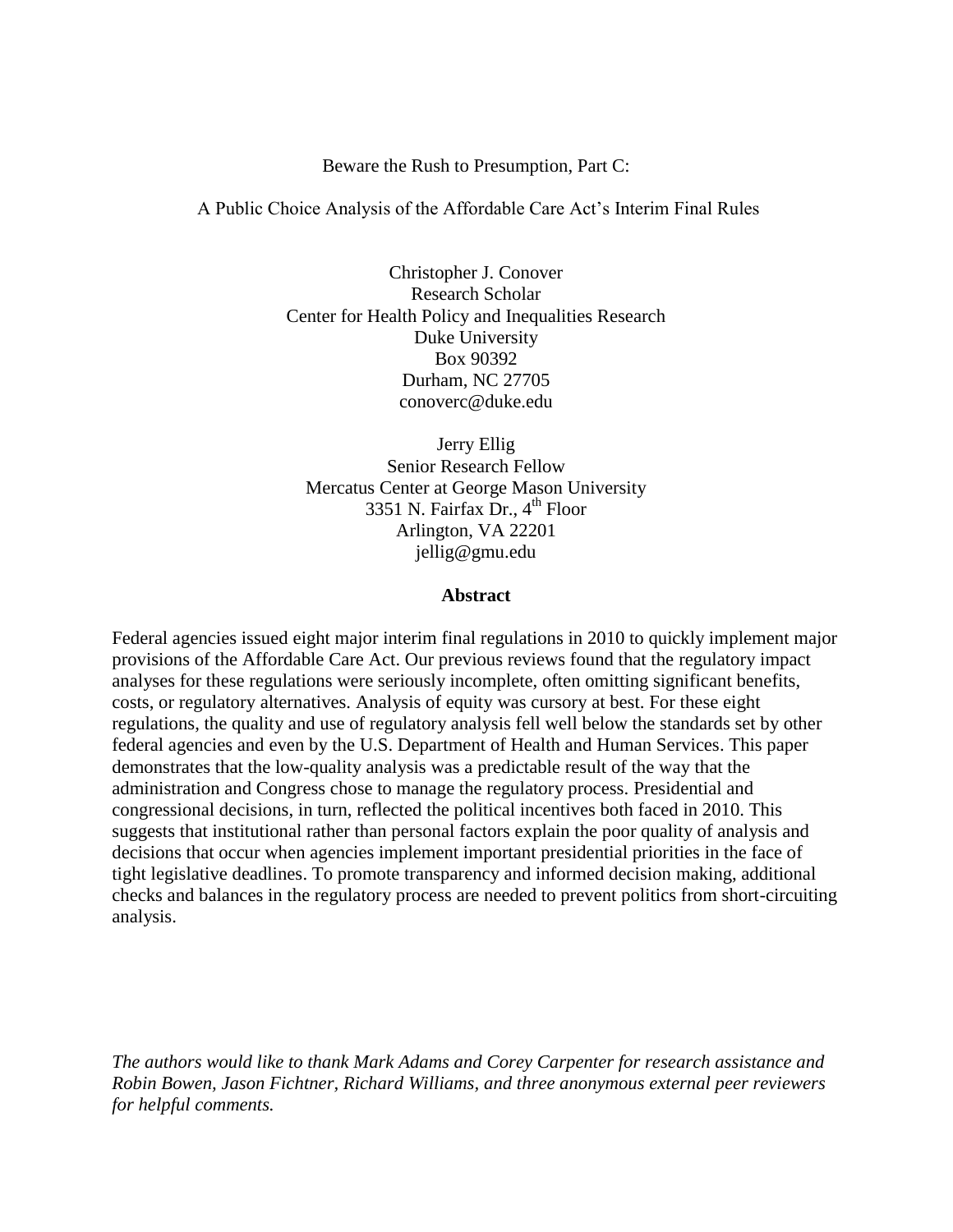#### **1. Introduction**

 $\overline{a}$ 

For decades, executive orders have required federal agencies to analyze the benefits and costs of proposed regulations and alternative approaches. The Office of Information and Regulatory Affairs (OIRA) reviews regulations and the accompanying analysis, and it can return regulations to agencies if either is deficient. Nevertheless, politics sometimes trumps analysis in regulatory policy. As Donald Arbuckle, a deputy administrator of  $OIRA<sup>1</sup>$  during the Clinton and Bush administrations, notes, "In a battle between analysis and politics, politics will win handily."<sup>2</sup>

Political priorities may affect not just the quality of regulatory decisions, but also the quality of regulatory analysis that is supposed to inform those decisions. If a president or high-ranking White House officials have already made major decisions about favored regulations, then OIRA cannot credibly threaten to return regulations. With major decisions already made, agency economists have little incentive to produce high-quality analysis and likely face pressure to produce analysis that supports prior decisions.

Congressional politics can also discourage agencies from conducting or using thorough regulatory analysis. Congress may put deadlines in legislation to ensure that agencies implement programs or regulations before the next election or before a new Congress takes office. But tight deadlines can prevent agencies from conducting high-quality analysis before they issue regulations. Several researchers have found that statutory deadlines generally reduce public participation in the regulatory process, limit the information available to agencies, and lead to rushed decision-making.<sup>3</sup>

The Affordable Care Act (ACA) provides a unique opportunity to explore the effects of presidential and congressional politics on the quality of regulatory analysis and decisions.<sup>4</sup> The law required agencies to put significant programs or requirements in place on very short deadlines, often within six months of the legislation's enactment. The most cogent examples are eight major regulations issued as interim final rules in 2010. These eight rules provided the only opportunity for the administration and Congress to demonstrate the law's tangible benefits prior to the 2010 and 2012 elections. The White House drove executive branch regulatory policy, continuing a form of presidential administration that initiates regulations rather than just checking agency proposals.

<sup>&</sup>lt;sup>1</sup> The deputy administrator is the career civil servant who manages OIRA; OIRA's administrator is a political appointee subject to Senate confirmation.

<sup>&</sup>lt;sup>2</sup> Donald R. Arbuckle, "The Role of Analysis on the 17 Most Political Acres on the Face of the Earth," *Risk Analysis* 31, no. 6 (2011): 884–92.

<sup>&</sup>lt;sup>3</sup> Jacob E. Gersen and Anne Joseph O'Connell, "Deadlines in Administrative Law," University of Pennsylvania Law *Review* 157, 2008: 924-90; Alden F. Abbott, "The Case against Federal Statutory and Judicial Deadlines: A Cost-Benefit Appraisal," *Administrative Law Review* 39, 1987: 171–204; Alden F. Abbott, "Case Studies on the Costs of Federal Statutory and Judicial Deadlines," *Administrative Law Review* 39, 1987:467–87; and Michael Asimow, ―Interim Final Rules: Making Haste Slowly,‖ *Administrative Law Review* 51, Summer 1999: 703–55.

<sup>&</sup>lt;sup>4</sup> The new health reform law consists of the Patient Protection and Affordable Care Act, Pub. L. No. 111-148, 124 Stat. 119 (2010), enacted March 23, 2010; and the Health Care and Education Reconciliation Act, Pub. L. No. 111- 152, 124 Stat. 1029 (2010). Throughout this paper, the combination of these laws will be referred to simply as the Affordable Care Act (ACA).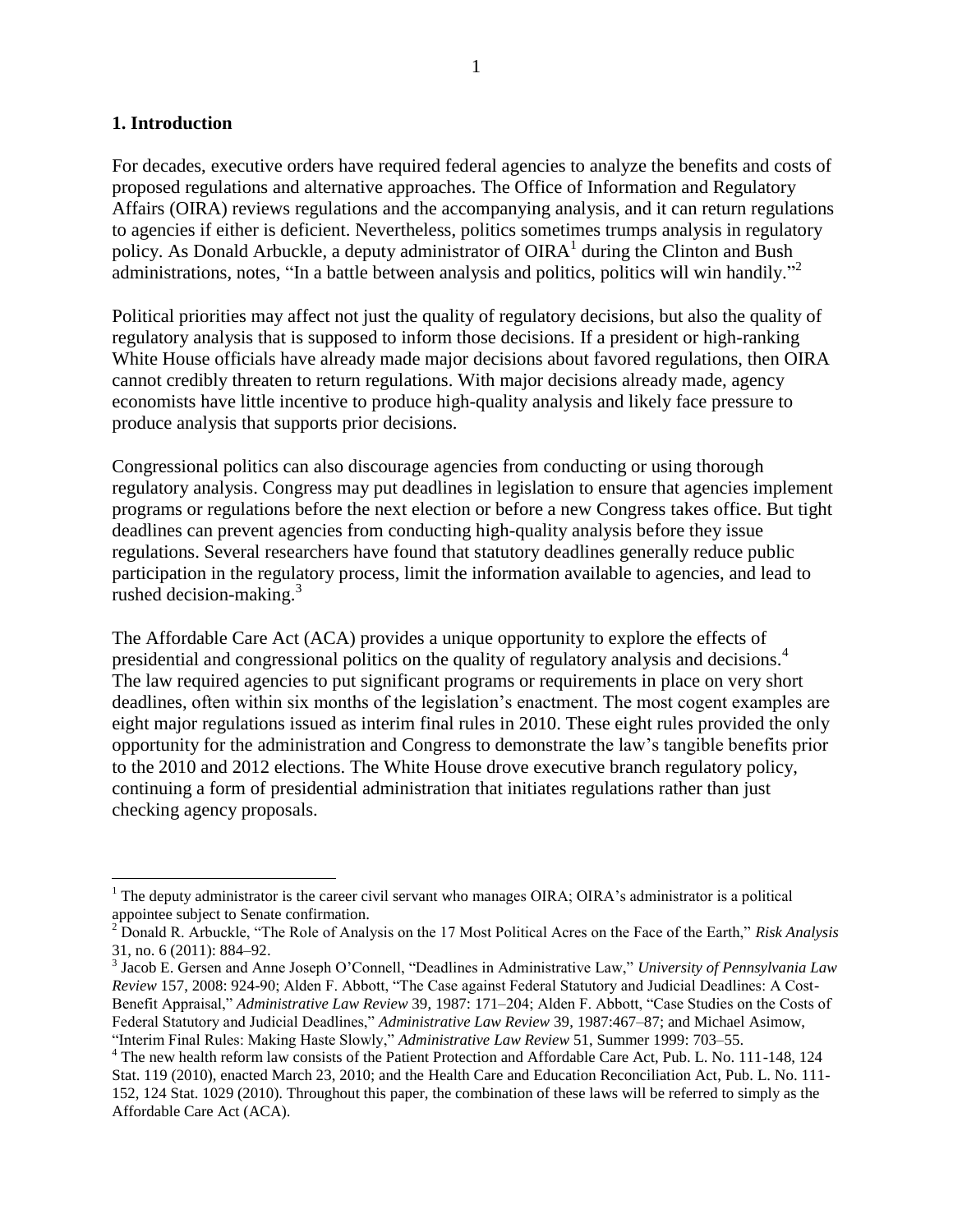Our review of the U.S. Department of Health and Human Services' (HHS) regulatory impact analyses (RIAs) for these regulations found that the RIAs were seriously incomplete, often omitting significant benefits, costs, or regulatory alternatives. Analysis of equity was cursory at best.<sup>5</sup> For these regulations, the quality and use of regulatory analysis fell well below the standards set by other federal agencies and by HHS itself. The quality of analysis was comparable to that which accompanied a series of interim final homeland security regulations issued by the Bush administration following  $9/11<sup>6</sup>$ 

This similarity to the Bush homeland security regulations—regulations which also reflected legacy presidential priorities and were issued under tight deadline—suggests that institutional rather than personal factors explain why the analysis was of such low quality. This paper provides that explanation and suggests reforms to the regulatory process that could help restore important checks and balances in situations where politics are especially likely to impinge on the quality of regulatory analysis and decisions.

#### **1.1 The Regulations<sup>7</sup>**

 $\overline{a}$ 

The ACA required agencies to put significant programs or requirements in place on very short deadlines, often within six months of the legislation's enactment. The phrase "the Secretary shall"—designating items that require rules from the implementing agencies—appears 1,563 times in the final legislation, dwarfing the number of regulations needed for any prior health care reform.<sup>8</sup> This does not imply that more than 1,500 rules will be issued. More than 40 provisions in the ACA either required or permitted the issuance of implementing regulations.  $9\,\text{By}$  the end of 2010, at least 18 final rules (some interim) had been issued.<sup>10</sup> The Unified Regulatory Agenda issued in December 2010 lists 29 ACA-related actions in the proposed-rule stage along with an additional 24 long-term actions.<sup>11</sup> Half of these were final rules expected to be issued after taking into account comments related to previously issued interim final rules.<sup>12</sup> In addition to formal

 $<sup>5</sup>$  Christopher J. Conover and Jerry Ellig, "Beware the Rush to Presumption, Part A: Material Omissions in</sup> Regulatory Analyses for the Affordable Care Act's Interim Final Rules" (working paper, Mercatus Center at George Mason University, Arlington, VA, 2012)[, http://mercatus.org/publication/material-omissions-in-regulatory-analyses](http://mercatus.org/publication/material-omissions-in-regulatory-analyses-for-the-affordable-care-acts-interim-final-rules)[for-the-affordable-care-acts-interim-final-rules.](http://mercatus.org/publication/material-omissions-in-regulatory-analyses-for-the-affordable-care-acts-interim-final-rules)

<sup>&</sup>lt;sup>6</sup> Jerry Ellig and Christopher J. Conover, "Beware the Rush to Presumption, Part B: Substandard Regulatory Analyses for the Affordable Care Act's Interim Final Rules" (working paper, Mercatus Center at George Mason University, Arlington, VA, 2012), [http://mercatus.org/publication/substandard-regulatory-analyses-for-the-](http://mercatus.org/publication/Substandard-Regulatory-Analyses-for%20-the-Affordable-Care-Acts-Interim-Final-Rules)

[affordable-care-acts-interim-final-rules.](http://mercatus.org/publication/Substandard-Regulatory-Analyses-for%20-the-Affordable-Care-Acts-Interim-Final-Rules)<br><sup>7</sup> For the convenience of the reader, we repeat this summary of the regulations in our Part A, Part B, and Part C

papers in this series.<br><sup>8</sup> James A. Morone, "Big Ideas, Broken Institutions, and the Wrath at the Grass Roots," *Journal of Health Politics*, *Policy and Law* 36, no. 3 (2011): 381.

<sup>9</sup> Curtis W. Copeland, *Regulations Pursuant to the Patient Protection and Affordable Care Act (P.L. 111-148)*  (Washington, DC: Congressional Research Service, 2010): 2.

<sup>&</sup>lt;sup>10</sup> Curtis W. Copeland, *Initial Final Rules Implementing the Patient Protection and Affordable Care Act (P. L. 111-148)* (Washington, DC: Congressional Research Service, 2010): 2.

<sup>&</sup>lt;sup>11</sup> Curtis W. Copeland and Maeve P. Carey, *Upcoming Rules Pursuant to the Patient Protection and Affordable Care Act (P.L. 111-148)* (Washington, DC: Congressional Research Service, 2011). Long-term actions refer to regulations under development that agencies do not expect to take action on in the next 12 months. Curtis W. Copeland, *The Unified Agenda: Implications for Rulemaking Transparency and Participation* (Washington, DC: Congressional Research Service, 2009).

<sup>12</sup> Copeland and Carey, *Upcoming Rules.*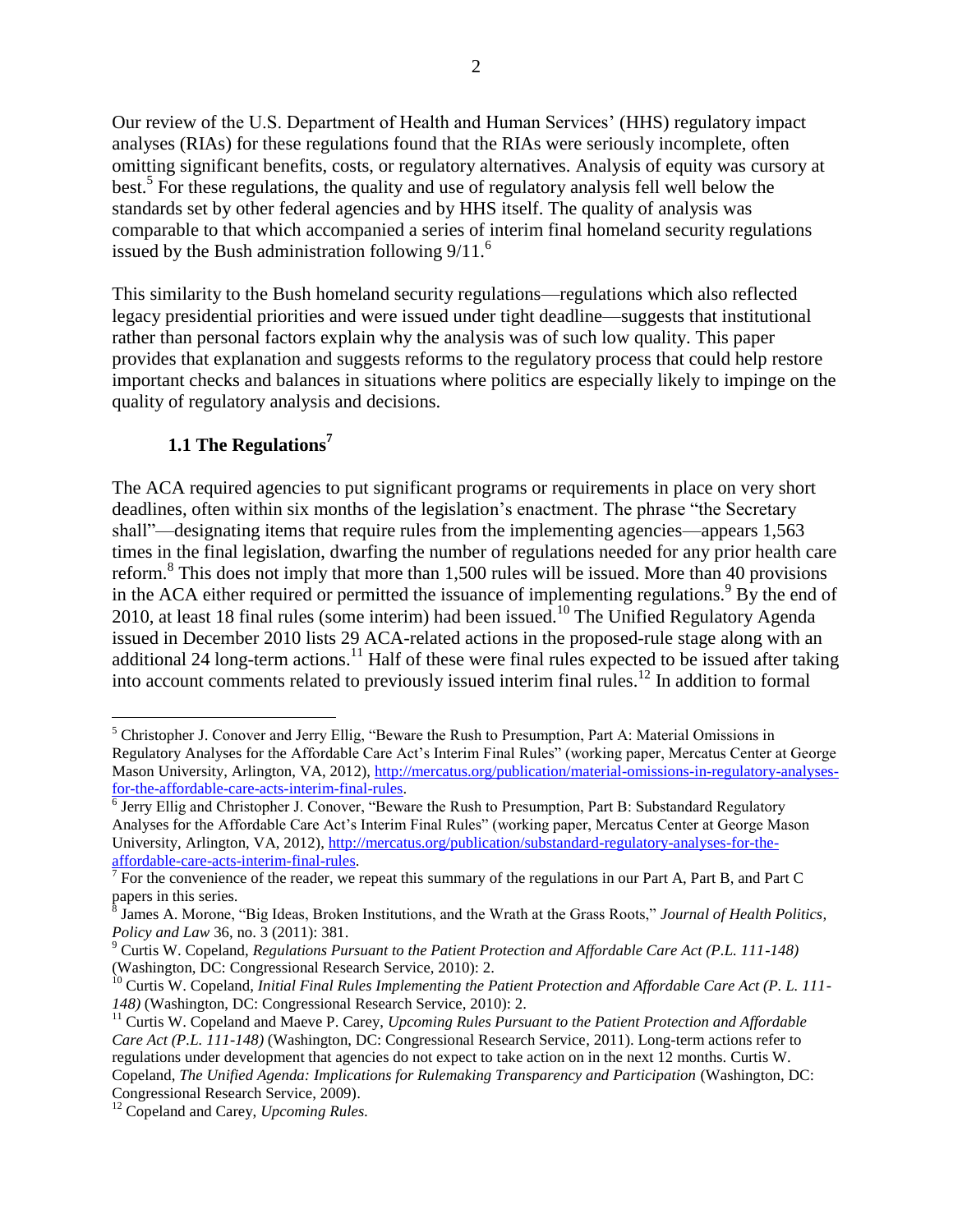regulations, hundreds of guidance documents, frequently asked questions, forms, letters, and other sub-regulatory documents have been issued that further clarify and refine the rules issued.<sup>13</sup>

| <b>Regulation</b>                                            | <b>HHS</b><br>$RIN^*$ | <b>Agencies</b>            | <b>Principal Purpose</b>                                                                                                                                                                                                                                                        |
|--------------------------------------------------------------|-----------------------|----------------------------|---------------------------------------------------------------------------------------------------------------------------------------------------------------------------------------------------------------------------------------------------------------------------------|
| <b>Early Retiree</b><br>Reinsurance Program                  | 0991-<br>AB64         | <b>HHS</b>                 | Establishes a \$5 billion program to subsidize<br>health insurance for early retirees between<br>2010 and 2014.                                                                                                                                                                 |
| <b>Dependent Coverage</b><br>for Children up to Age<br>26    | 0991-<br>AB66         | HHS,<br>Labor,<br>Treasury | Requires group health plans and health<br>insurers to allow children up to age 26 to<br>continue on their parents' health insurance<br>plans.                                                                                                                                   |
| <b>Grandfathered Health</b><br>Plans                         | 0991-<br>AB68         | HHS,<br>Labor,<br>Treasury | Defines the extent of changes group health<br>plans and health insurers can make without<br>forfeiting their right to be considered<br>"grandfathered" health plans exempt from<br>some provisions of the Patient Protection and<br>Affordable Care Act.                        |
| Preexisting-condition<br>Exclusions, Limits,<br>and So Forth | 0991-<br>AB69         | HHS,<br>Labor,<br>Treasury | Establishes rules for group health plans and<br>health insurers that implement various patient<br>protections, such as limiting or eliminating<br>preexisting-condition exclusions, placing<br>dollar limits on benefits, and prohibiting<br>rescissions of insurance coverage. |
| Coverage of<br><b>Preventive Services</b>                    | 0938-<br>AQ07         | <b>HHS</b>                 | Requires group health plans and health<br>insurers to cover costs of preventive care.                                                                                                                                                                                           |
| Claims Appeals and<br><b>External Review</b><br>Processes    | 0991-<br>AB70         | HHS,<br>Labor,<br>Treasury | Requires group health plans and health<br>insurers to establish certain internal and<br>external review processes for patients' claims<br>and appeals.                                                                                                                          |
| Preexisting-condition<br><b>Insurance Plan</b>               | 0991-<br>AB71         | <b>HHS</b>                 | Establishes a high-risk health insurance pool<br>program to provide subsidized insurance to<br>people with preexisting conditions until 2014.                                                                                                                                   |
| <b>Medical Loss Ratio</b><br>Requirements                    | 0950-<br>AA06         | <b>HHS</b>                 | Requires health insurance issuers to expend a<br>designated percentage of their revenues on<br>medical care or quality-enhancing activities.                                                                                                                                    |

| Table 1: Summaries of Economically Significant Interim Final Health Care Regulations |  |
|--------------------------------------------------------------------------------------|--|
| <b>Issued in 2010</b>                                                                |  |

Note: Rules in italics are budget regulations.

 $\overline{a}$ 

\*U.S. Department of Health and Human Services Regulation Identifier Number Source: Authors' notes based on the Notice of Proposed Rulemaking for each regulation. Each notice can be looked up by RIN at [www.regulations.gov.](http://www.regulations.gov/)

<sup>13</sup> For examples, see Center for Consumer Information and Insurance Oversight, *Regulations and Guidance*, U.S. Department of Health and Human Services (August 8, 2011), [http://www.hhs.gov/news/press/2010pres/04/20100402b.html.](http://www.hhs.gov/news/press/2010pres/04/20100402b.html)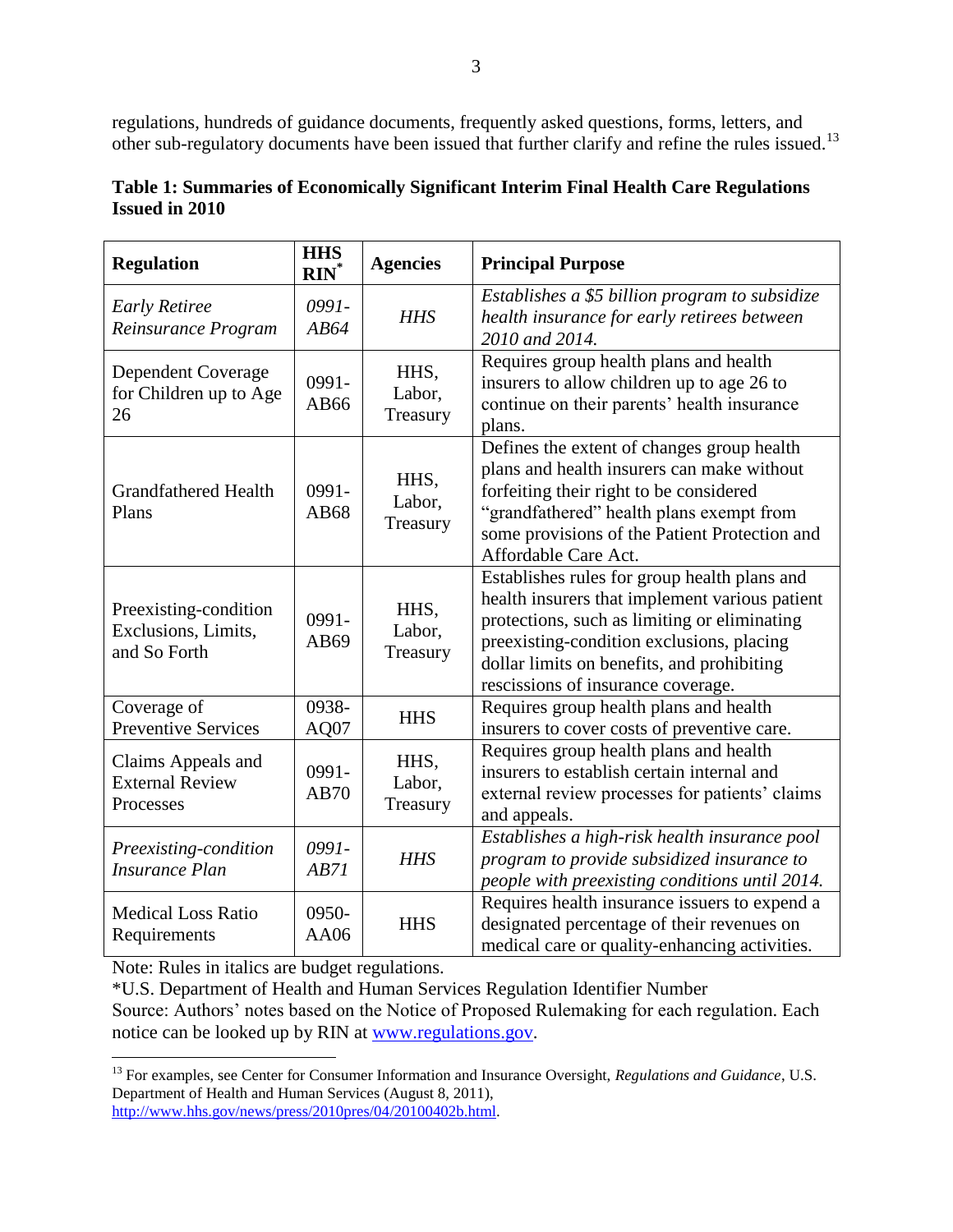Our analysis focuses on the eight major regulations issued rapidly as interim final rules in 2010. These regulations implement the principal aspects of the ACA that alter health care plans before 2014. All of these regulations were "economically significant" under Executive Order 12866, which governs regulatory analysis by executive branch agencies; that is, they had costs, benefits, or other economic effects exceeding \$100 million annually.<sup>14</sup>

Table 1 lists and summarizes these major regulations. Six of the eight regulations are "prescriptive" regulations: they affect the terms of contracts between health insurers, insured people, or medical-care providers. They do what most people imagine when they think of regulation. The regulations tell private parties what they must, may, and cannot do. Two of the regulations (shown in italics) outline the terms of spending programs authorized in the health care law. This is not unusual. Many federal agencies issue regulations to implement spending or revenue-collection programs. HHS, for example, annually issues numerous regulations that recalculate the rates Medicare and Medicaid will pay doctors, hospitals, skilled nursing facilities, and other health care providers. These are known as transfer or budget regulations.

An interim final rule is a regulation that takes effect without first being issued as a proposal for public comment. The Administrative Procedure Act normally requires agencies to publish proposed rules in the *Federal Register*, provide the public with an opportunity to comment on the proposal, and then issue a final rule that takes public comments into account.<sup>15</sup> For an interim final rule, the agency writes the rule and announces when it will take effect. The agency may go back and change it later in response to public comment. An agency can issue an interim final rule if it determines that regular notice-and-comment rulemaking is "impractical, unnecessary, or contrary to the public interest."<sup>16</sup> Previous research finds that agencies are 50 percent more likely to issue an interim final rule when faced with a legislative deadline than when there is no deadline.<sup>17</sup> For these eight economically significant health care regulations, the agencies cited the legislative deadlines to argue that it was impractical to issue proposed rules.

Each of the ACA interim final rules involved provisions of the law that took effect three, six, or nine months after their enactment on March 23, 2010. In most cases, the law established deadlines when various provisions took effect but did not explicitly require agencies to issue regulations. The agencies chose to issue regulations rather than carrying out the law via other means, such as guidance or policy documents. Curtis W. Copeland of the Congressional Research Service notes that, "The agencies' use of rulemaking to accomplish the underlying statutory objectives does not appear to be either improper or unusual.<sup>18</sup>

#### **2. Quality and Use of Regulatory Analysis**

Prior research finds that the quality and use of analysis in these health care regulations was significantly incomplete, below federal agencies' usual standards, and comparable to the quality

<sup>14</sup> Executive Order 12866, *Federal Register* 58, no. 190 (October 4, 1993): 51, 735–44.

<sup>&</sup>lt;sup>15</sup> Administrative Procedure Act (APA), Pub. L. No. 79-404, 60 Stat. 237 (June 11, 1946).

 $16$  Ibid., sec. 553(b).

 $17$  Gersen and O'Connell, "Deadlines in Administrative Law." 943.

<sup>18</sup> Copeland, *Initial Final Rules Implementing the Patient Protection and Affordable Care Act*, 4–5.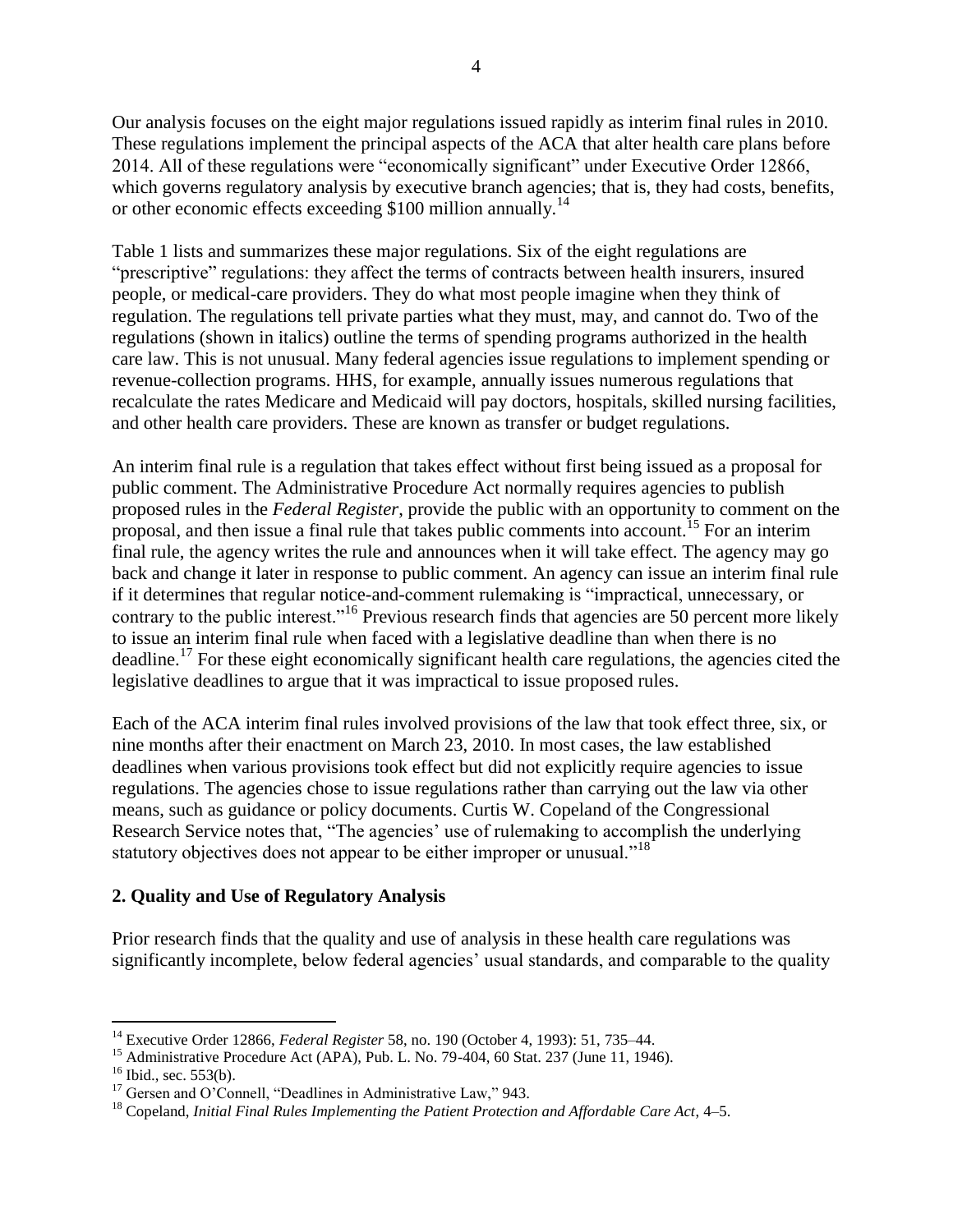of analysis for a group of interim final homeland security regulations issued by the Bush administration after 9/11.

Our Part A paper found that the health care RIAs presented no monetary estimates of benefits, often overestimated the number of people who would benefit, and usually underestimated costs—often by hundreds of millions or billions of dollars.<sup>19</sup> For example, the regulation establishing subsidies for early retiree health insurance failed to consider the possibility of "crowd out," meaning a substantial portion of the subsidies would be given to employers who were going to continue health insurance for early retirees anyway. This omission means the analysis substantially overstates the number of people who would retain coverage as a result of the regulation. None of the regulations consider "moral hazard"—the risk that individuals will engage in wasteful health care spending or unhealthy activities because the insurance company is paying most of the cost. Moral hazard is a very real cost, documented in health economics literature; reductions in moral hazard are a benefit. For at least three and possibly five of the eight rules, more accurate estimates of benefits and costs would likely have reversed the conclusion that benefits outweighed costs.

In numerous cases, the agencies neglected to analyze alternatives that would have been obvious to researchers familiar with the health policy literature. For the regulation extending health insurance coverage to adult dependent children up to age 26, the analysis did not even consider using the established Internal Revenue Service (IRS) definition of "dependent," even though that arguably would have made compliance much simpler. Instead, the regulation involved a whole new definition. The analysis of the regulation mandating coverage of preventive services did not consider alternative criteria for covered services, such as services that produce net cost savings or that produce results at some specified cost per outcome. In addition, this analysis selectively cited literature that conveyed the impression that most preventive services pay for themselves by reducing the need for future health care expenditures, when in reality only a minority of such services do. The analysis of claims appeals and external review processes considered no alternatives at all, even though the departments are surely aware of at least three alternatives (first, state laws more restrictive than the proposed federal regulation; second, state laws less restrictive than the proposed federal regulation; and third, the appeals and review processes mandated by the Labor Department for employer plans covered under the Employee Retirement and Income Security Act).

Despite the importance of fairness and equity in health care debates, the analysis of equity was even more superficial than the economic analysis. Most of the RIAs mentioned the transfers the regulations create, sometimes misidentifying them as benefits or costs. But analysis of equity also requires a coherent ethical theory that defines fairness and explains how one would know whether a regulation improves or reduces fairness. Unfortunately, the equity analysis in these RIAs usually consists of mere assertions that some result represents an improvement in equity, with no definition of equity provided.

 $19$  Conover and Ellig, "Beware the Rush to Presumption, Part A: Material Omissions in Regulatory Analyses for the Affordable Care Act's Interim Final Rules."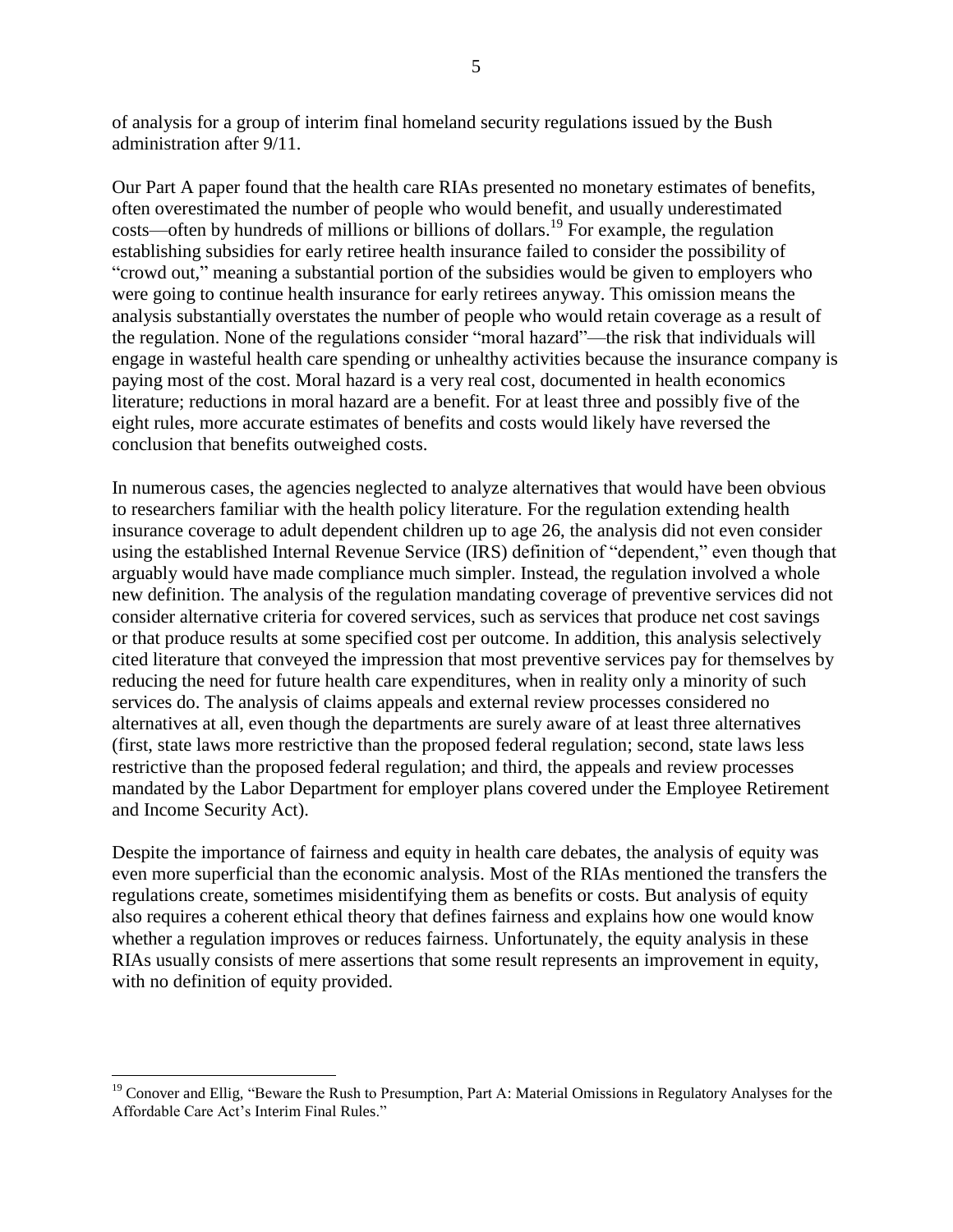Our Part B paper employed the grading scale from the Mercatus Center's Regulatory Report Card to assess the relative quality of the health care RIAs.<sup>20</sup> The Regulatory Report Card offers a common grading scale that allows us to compare the quality and use of regulatory analysis based on criteria derived from Executive Order 12866 and the Office of Management and Budget's (OMB) guidance. Regulatory Report Card criteria fall into three categories: openness (how accessible, clear, and well-documented is the analysis?); analysis (how well does the analysis identify the desired outcomes, systemic problem, alternatives, costs, and benefits?); and use (to what extent did the agency claim to use the analysis or make provisions for retrospective analysis of the regulation?). A regulation can earn a maximum of 20 points on each of these three categories, for a maximum total score of  $60<sup>21</sup>$ 

Figure 1 compares the quality and use of analysis for the prescriptive, interim final ACA regulations with that for all prescriptive, economically significant regulations proposed by executive branch agencies and by HHS in 2008 and  $2009$ .<sup>22</sup> The analysis of the ACA interim final rules does not just fail to live up to ideal standards promulgated by OMB. Quality also falls far short of federal agencies' normal practice. This is especially disappointing when one considers that the quality and use of analysis in 2008 and 2009 was not particularly high. The highest scoring regulation in 2008 earned 43 out of 60 possible points, equivalent to a grade of C. The highest scoring regulation in 2009 earned 48 out of 60 possible points, equivalent to a B–. In contrast, the highest scoring health care regulation earned 25 out of 60 possible points, equivalent to an F.

 $20$  Ellig and Conover, "Beware the Rush to Presumption, Part B: Substandard Regulatory Analyses for the Affordable Care Act's Interim Final Rules."

<sup>&</sup>lt;sup>21</sup> Jerry Ellig and Patrick McLaughlin, "The Quality and Use of Regulatory Analysis in 2008," *Risk Analysis* 32, forthcoming 2012. A working paper version of this article is available at [http://mercatus.org/publication/quality-and](http://mercatus.org/publication/quality-and-use-regulatory-analysis-2008)[use-regulatory-analysis-2008.](http://mercatus.org/publication/quality-and-use-regulatory-analysis-2008)

 $\frac{220 \text{ erg, mass}}{22}$  Prescriptive regulations do what most people think of when they think of regulation: they specify what individuals, firms, or other levels of government can and cannot do. Budget regulations implement spending or revenue collection programs. Some of the interim final ACA and DHS regulations were budget regulations and are not included in these charts.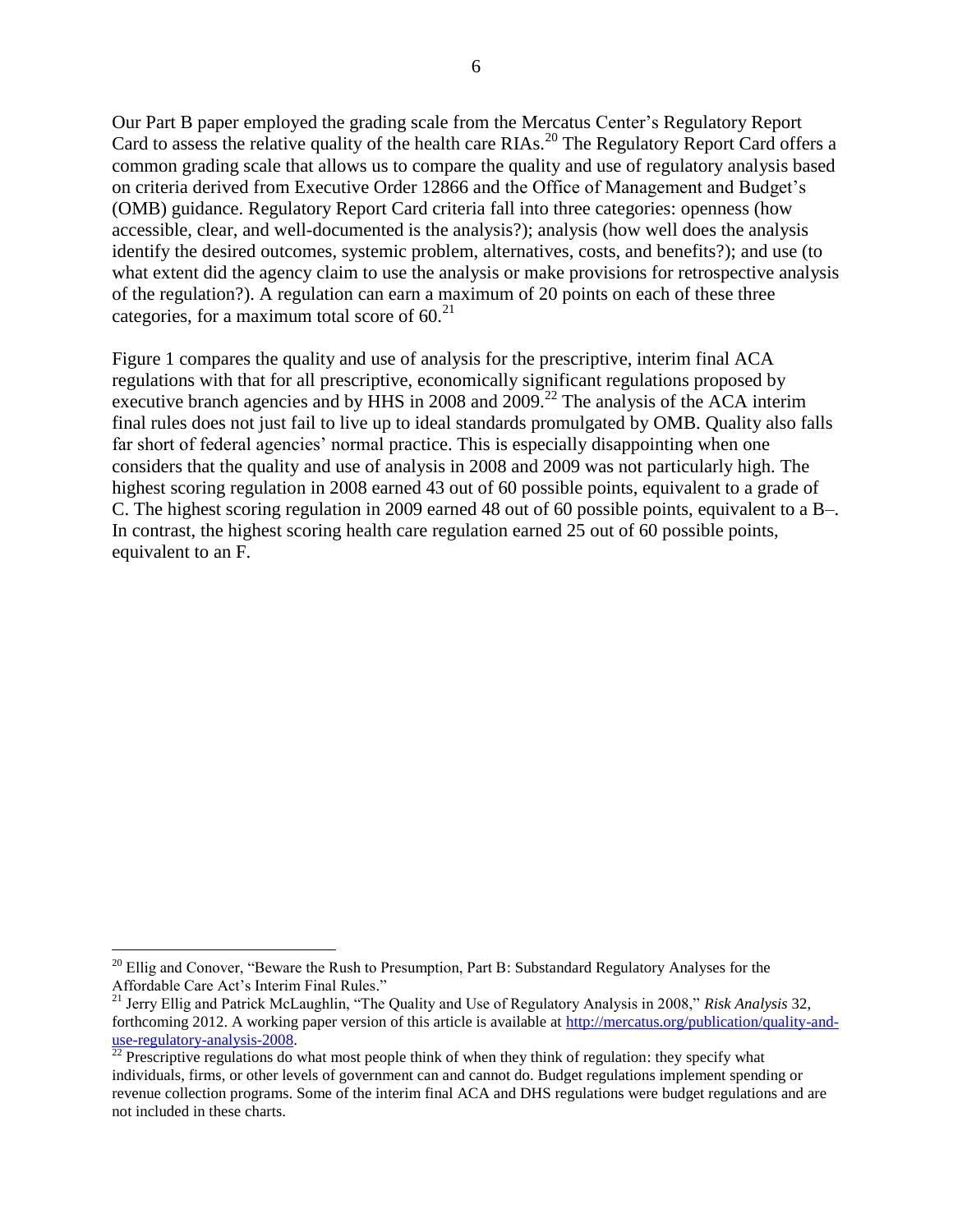

Source: Authors' calculations from data in Ellig and Conover, "Beware the Rush to Presumption, Part B: Substandard Regulatory Analyses for the Affordable Care Act's Interim Final Rules."

The quality of analysis for the health care regulations is roughly comparable to that which accompanied a cluster of interim final homeland security regulations that the Bush administration issued in the years following 9/11. The Bush administration's early homeland security regulations rarely identified the systemic problem the regulation was supposed to fix or evaluated alternatives to the proposed regulation. These regulations also did not explain why federal action was necessary to safeguard facilities and assets where the private sector had substantial investments at stake.<sup>23</sup> For the Department of Homeland Security (DHS) regulations, Regulatory Report Card scores are available only for the analysis criteria. Figure 2 compares the analysis scores for the prescriptive ACA regulations, prescriptive regulations issued by DHS during its first few years, and prescriptive regulations issued by all executive branch agencies in 2008 and 2009. Both the homeland security and ACA regulations have a much lower quality of analysis than other regulations in 2008 and 2009.

<sup>&</sup>lt;sup>23</sup> Jamie Belcore and Jerry Ellig, "Homeland Security and Regulatory Analysis: Are We Safe Yet?" *Rutgers Law Journal* 40 no. 1, 2009:1–96.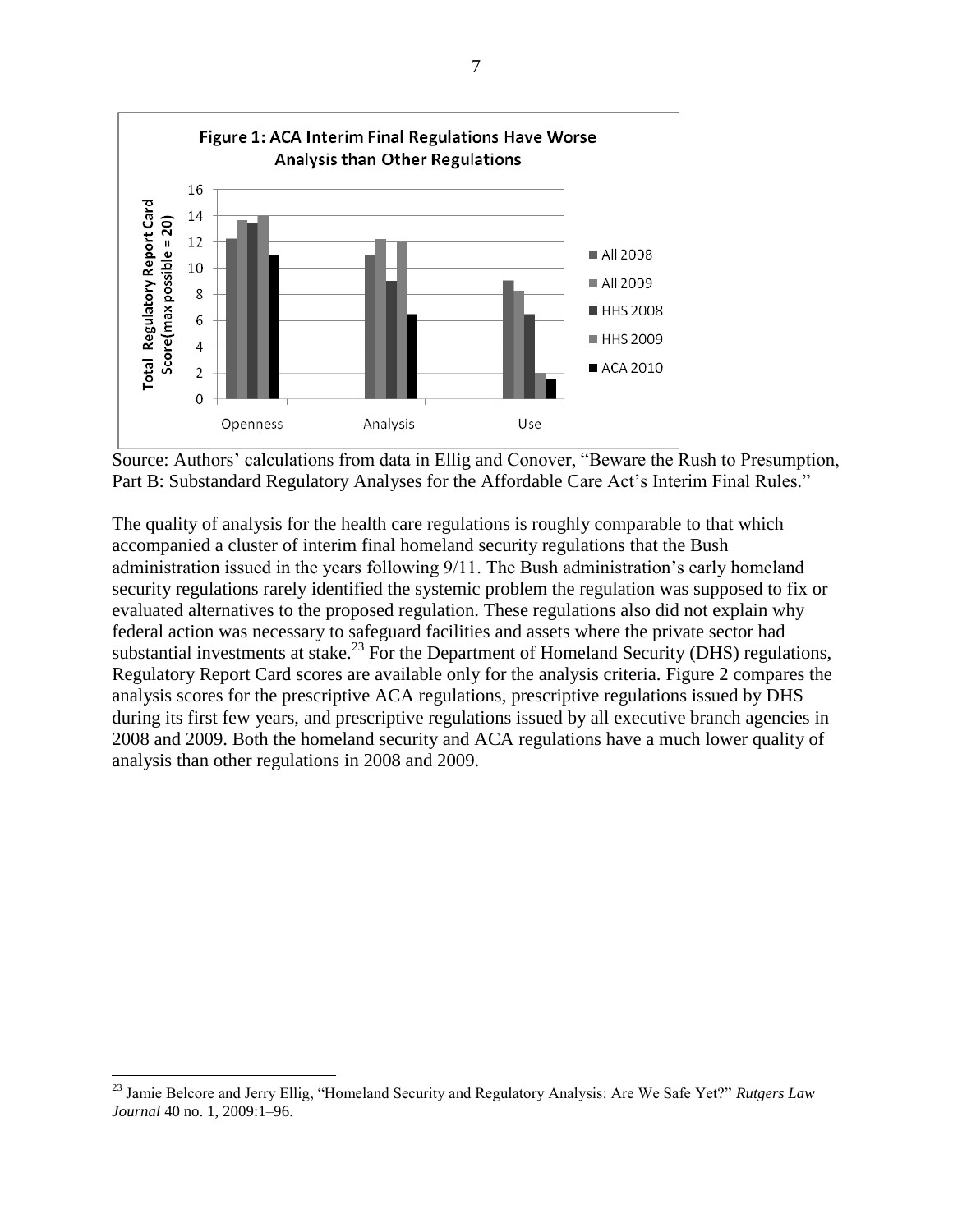

Source: Authors' calculations from data in Ellig and Conover, "Beware the Rush to Presumption, Part B: Substandard Regulatory Analyses for the Affordable Care Act's Interim Final Rules."

This result suggests that the relatively low quality of analysis for these regulations reflecting presidential priorities is not due to the peculiarities of any particular administration. Indeed, both the Bush and Obama administrations pledged to improve the quality of regulatory analysis. Both appointed noted regulatory scholars as OIRA administrators: John Graham and Susan Dudley in the Bush administration; Cass Sunstein in the Obama administration. The Bush administration published an updated, extensive, peer-reviewed guidance for regulatory analysis (Circular A-4) and sought to rein in "midnight regulations."<sup>24</sup> The Obama administration issued a memorandum urging departments to respect scientific integrity, sought public comments on revising Executive Order 12866, and ultimately reaffirmed it with Executive Order 13563.<sup>25</sup> Deficiencies in the quality and use of analysis occurred despite these good intentions. Political and institutional factors explain why.

#### **3. Presidential Politics**

Enactment of health reform was an enormous gamble by the Obama administration because failure was not viewed as an option.<sup>26</sup> Objectively, the conditions were ripe for the passage of comprehensive health reform, and neither the president nor Congress wanted to risk having to wait years or decades for this opportunity to reappear.<sup>27</sup> Moreover, failure on such a momentous

see "Memorandum from Joshua Bolten, White House Chief of Staff, to the Heads of Executive Departments and Agencies" (May 9, 2008)[, http://www.ombwatch.org/files/regs/PDFs/BoltenMemo050908.pdf.](http://www.ombwatch.org/files/regs/PDFs/BoltenMemo050908.pdf)

 $\overline{a}$ <sup>24</sup> OMB guidance is in Circular A-4, "Regulatory Analysis" (September 17, 2003), [http://www.whitehouse.gov/sites/default/files/omb/assets/regulatory\\_matters\\_pdf/a-4.pdf.](http://www.whitehouse.gov/sites/default/files/omb/assets/regulatory_matters_pdf/a-4.pdf) On midnight regulations,

<sup>&</sup>lt;sup>25</sup> Executive Order 13563, 76 Fed. Reg. 3821, 3821–23 (January 21, 2011).

<sup>&</sup>lt;sup>26</sup> Judith Feder, "Too Big to Fail: The Enactment of Health Care Reform," Journal of Health Politics, Policy and *Law* 36, no. 3 (2011): 413–16.

 $^{27}$  Mark A. Peterson, "It Was a Different Time: Obama and the Unique Opportunity for Health Care Reform," *Journal of Health Politics, Policy and Law* 36, no. 3 (2011): 429–36; and Jacob S. Hacker, "The Road to Somewhere: Why Health Reform Happened," *Perspectives on Politics* 8, no. 3 (2010): 861-76.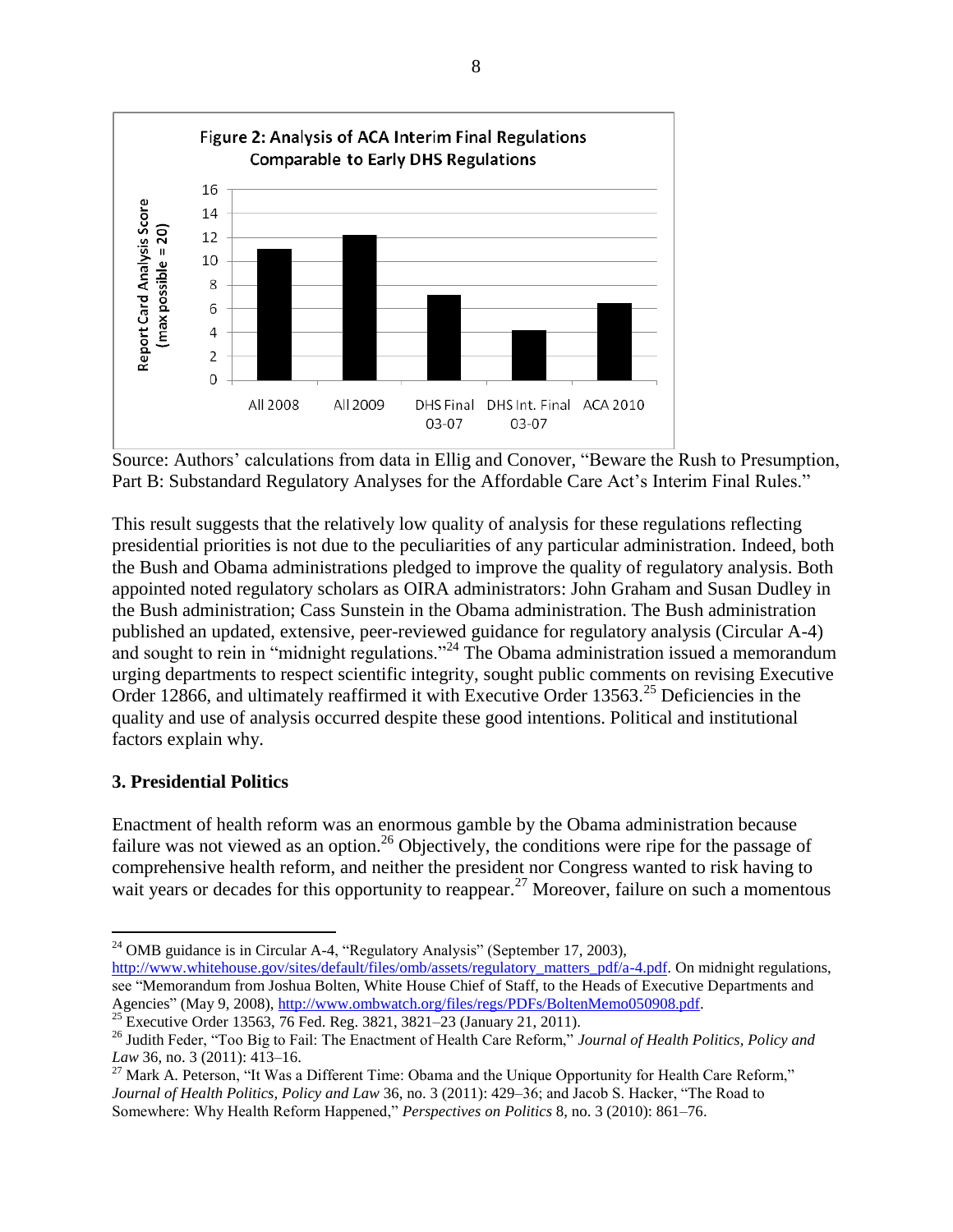issue—in which President Obama arguably had invested more political capital than anything else in his first year as president—was seen as significantly jeopardizing his ability to make progress on any of the other major initiatives on his ambitious agenda.

As a practical matter, it has long been recognized that "the relationship between analysis and politics is an uneasy one. Political imperatives always threaten the thoughtful application of risk or benefit-cost analysis."<sup>28</sup> But politics can do more than override analysts' recommendations. Politics can also diminish the incentive and opportunity for agencies to produce high-quality analysis of their regulatory proposals.

Sometimes, a regulation or set of regulations implement a priority that has already received extensive thought and discussion at high levels of the administration before the agency economists have even conducted the regulatory analysis. Of course, OIRA intervention to ensure that regulations reflect presidential policies is nothing new.<sup>29</sup> President Clinton's Executive Order 12866 explicitly states that OIRA review is supposed to ensure that regulations are consistent with the president's priorities.<sup>30</sup> But Supreme Court Justice Elena Kagan's classic article "Presidential Administration" describes new methods by which Clinton went well beyond regulatory review to exercise control over executive branch regulatory agencies:

A self-conscious and central object of the White House was to devise, direct, and/or finally announce administrative actions—regulations, guidance, enforcement strategies, and reports—to showcase and advance presidential policies. In executing this strategy, the White House in large measure set the administrative agenda for key agencies, heavily influencing what they would (or would not) spend time on and what they would (or would not) generate as regulatory product.<sup>31</sup>

Clinton issued "formal directives (generally styled as memoranda to the heads of departments) instructing one or more agencies to propose a rule or perform some other administrative action within a set period of time."<sup>32</sup> Directives were often detailed, specifying particular regulatory or enforcement strategies. White House staff initiated and guided high-priority regulatory initiatives. The president took ownership of the resulting regulations, rather than presenting them merely as decisions of the issuing agencies. Even at the Environmental Protection Agency, which rarely received these presidential directives, top political officials noted that White House staff intervened to shape regulations that had significant political impact.<sup>33</sup>

 $\overline{a}$  $28$  Arbuckle, "The Role of Analysis on the 17 Most Political Acres on the Face of the Earth."

<sup>29</sup> Thomas McGarity, *Reinventing Rationality* (Cambridge, UK: Cambridge University Press, 1991); Joseph Cooper and William F. West, "Presidential Power and Republican Government: The Theory and Practice of OMB Review of Agency Rules," *Journal of Politics* 50, no. 4 (1988): 864–95; and William F. West, "The Institutionalization of Regulatory Review: Organizational Stability and Rsponsive Competence at OIRA," *Presidential Studies Quarterly* 35, 2005: 76–93.

<sup>30</sup> Executive Order 12866, *Federal Register* 58, no. 190 (October 4, 1993): 51,735–44, sec. 2(b).

<sup>&</sup>lt;sup>31</sup> Elena Kagan, "Presidential Administration," *Harvard Law Review 114 (2001): 2,248*.

 $32$  Ibid., 2,285.

<sup>&</sup>lt;sup>33</sup> Lisa Schultz Bressman and Michael P. Vandenbergh, "Inside the Administrative State: A Critical Look at the Practice of Presidential Control," *Michigan Law Review 105 (2006)*: 47-100.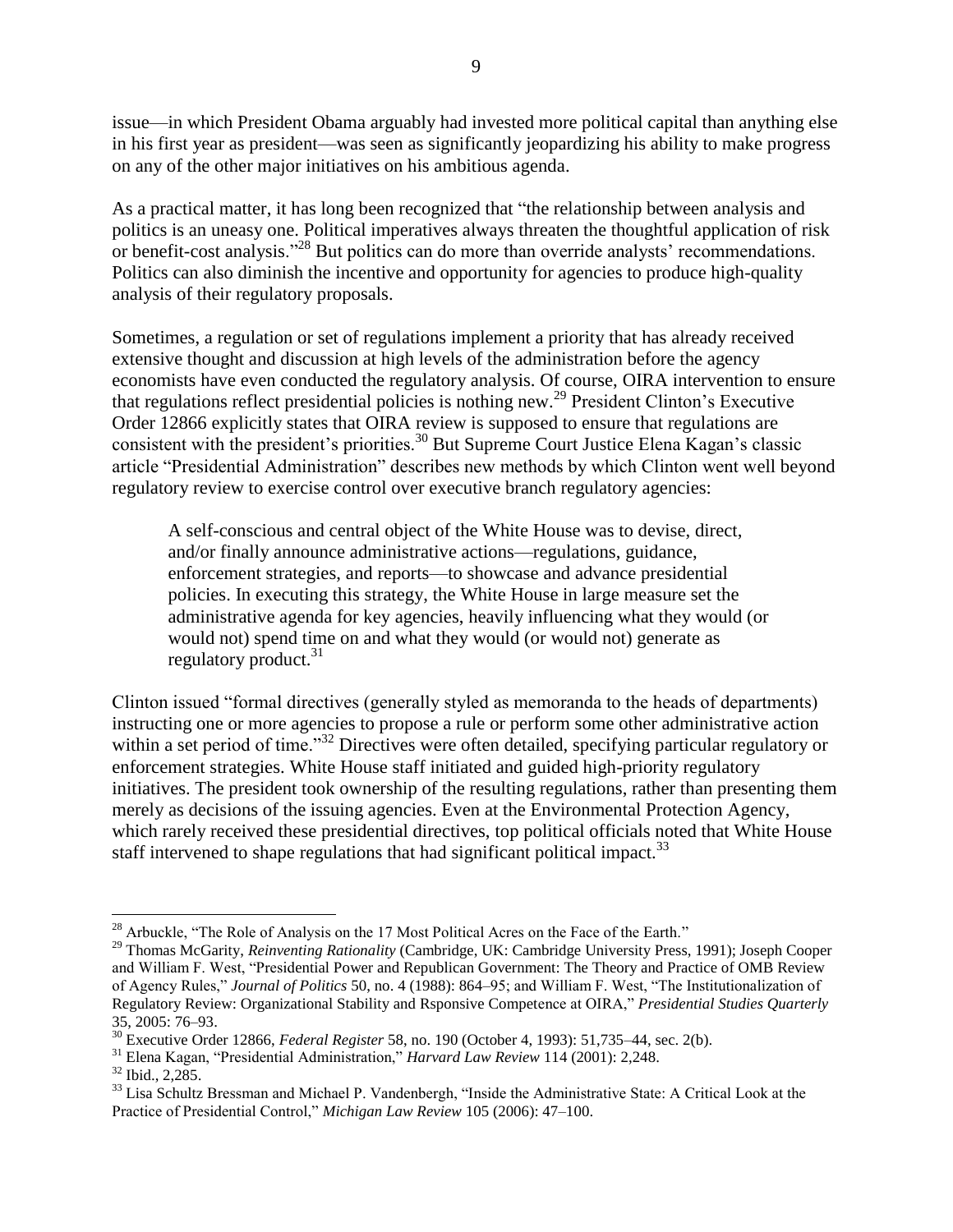Kagan predicted that future presidents would continue to initiate and direct high-priority regulatory actions rather than just review those proposed by agencies. Evidence suggests she was right. John Graham, OIRA administrator under President George W. Bush, describes several instances in which the president directed OIRA or agencies to initiate actions.<sup>34</sup> Graham himself pioneered the "prompt letter," which publicly requested that agencies initiate or expedite regulatory action or research relevant to regulatory decisions. President Obama continued to employ this "administrative presidency" model. $^{35}$ 

At least for some presidential priorities, many key decisions are made before the regulatory analysis is done. In this type of case, the quality of regulatory analysis would likely be lower. There are three reasons for this.

First, high-level White House involvement before the agency develops the regulation shortcircuits the normal enforcement mechanism in Executive Order 12866 that is supposed to promote high-quality analysis. Executive Order 12866 empowers OIRA to review significant federal regulations and the accompanying regulatory analysis, and OIRA can normally require changes or even return regulations to agencies for further analysis. OIRA's "return letters" may include very blunt criticism of the quality of the analysis, and public availability on the agency's website helps serve a "name and shame" function.<sup>36</sup> But this quality-control function cannot work very well if OIRA cannot credibly threaten to return regulations. If a regulation implements a significant administration priority and most key decisions have already been made, then it is unlikely that OIRA could return the regulation. As one former federal economist noted, after senior managers altered his cost and benefit estimates on a regulation, "Those in OMB who thought the benefits and costs were poorly estimated were told by the White House to back off."<sup>37</sup> This is consistent with the finding of Lisa Schultz Bressman and Michael Vandenbergh of Vanderbilt University Law School that White House offices tend to have more influence than OIRA on high-profile regulations.<sup>38</sup> With the principal enforcement mechanism emasculated, we should expect to see lower-quality analysis.

Second, agency economists who conduct regulatory impact analysis often take a "value of information" approach when deciding how to focus their efforts. That is, they devote more effort to analysis when Congress has not mandated a specific regulatory approach, and they put the most effort into parts of the analysis that might actually affect decisions.<sup>39</sup> Research on the effects of economic analysis most frequently finds that analysis affects regulatory decisions on the margins.<sup>40</sup> Analysis has the most effect when it precedes decisions.<sup>41</sup> If most decisions are

<sup>&</sup>lt;sup>34</sup> John D. Graham, "Saving Lives through Administrative Law and Economics," *University of Pennsylvania Law Review* 157 (2008): 395–540.

<sup>&</sup>lt;sup>35</sup> Sidney Shapiro and Ronald F. Wright, "The Future of the Administrative Presidencey: Turning Administrative Law Inside-Out" (Wake Forest University Legal Studies Paper No. 1738491, Winston-Salem, NC, 2011).

<sup>36</sup> Scott Jacobs, *Current Trends in Regulatory Impact Analysis: The Challenges of Mainstreaming RIA into Policy-Making* (Washington, DC: Jacobs and Associates, 2006).

<sup>&</sup>lt;sup>37</sup> Richard Williams, "The Influence of Regulatory Economists in Federal Health and Safety Agencies" (working paper, Mercatus Center at George Mason University, Arlington, VA, 2008), 9.

 $38$  Bressman and Vandenbergh, "Inside the Administrative State," 49.

<sup>&</sup>lt;sup>39</sup> Williams, "The Influence of Regulatory Economists in Federal Health and Safety Agencies," 14.

<sup>&</sup>lt;sup>40</sup> Robert W. Hahn and Paul C. Tetlock, "Has Economic Analysis Improved Regulatory Decisions?" Journal of *Economic Perspectives* 22, no. 1 (2008): 67–88; and Richard D. Morgenstern and Marc K. Landy, "Economics"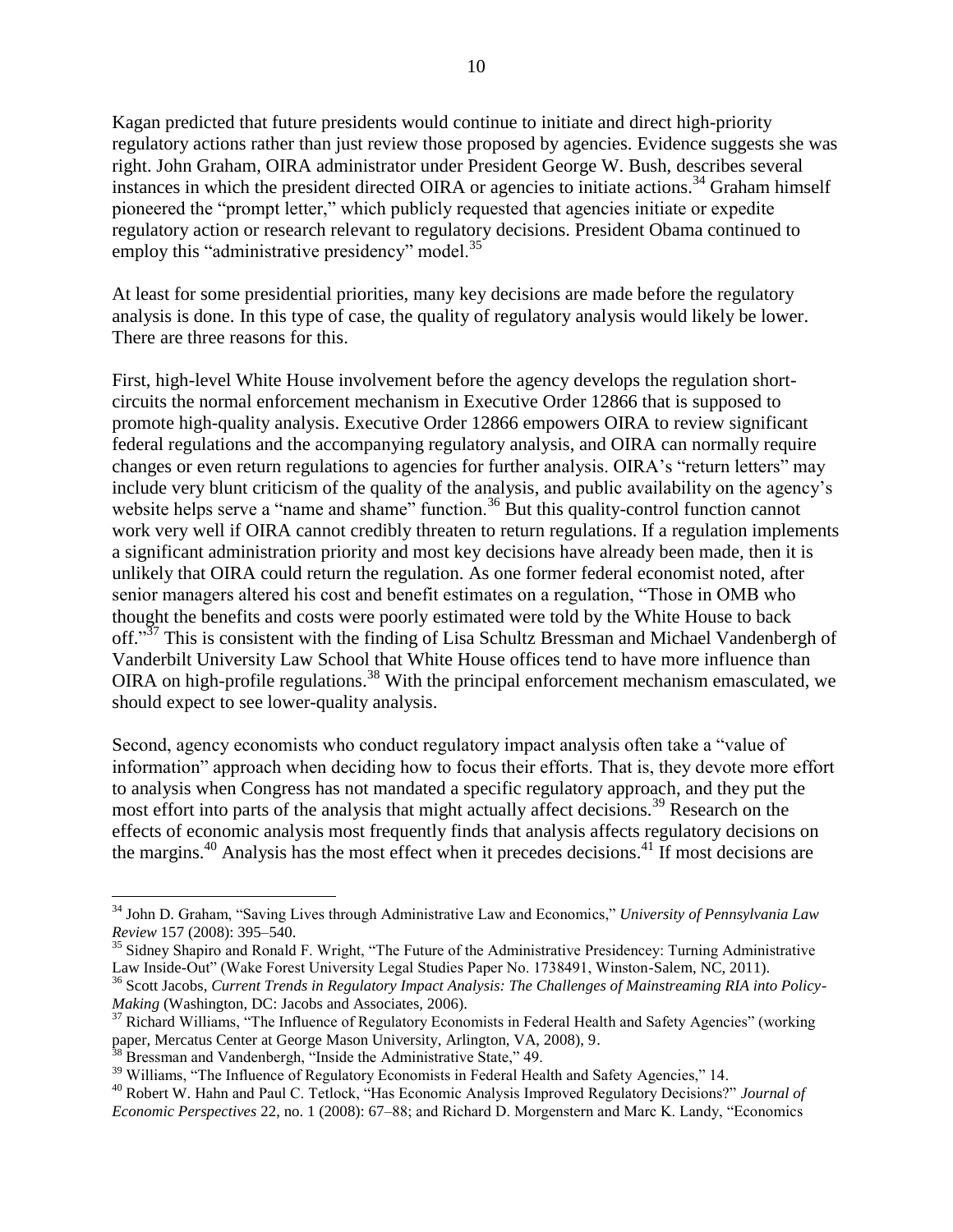already made before the analysis is performed, the agency economists are less likely to make a significant effort to produce high-quality analysis.

Third, when decisions precede analysis, analysts face pressure to write the analysis so that it justifies the decisions. The resulting analysis may be less objective and, hence, of lower quality. Interviews with agency economists confirm that decision makers often view the economic analysis as nothing more than a document written to support their decisions and to convince OIRA to approve the regulation.<sup>42</sup> Agency economists often face pressure to doctor the analysis so that it supports decisions already made.<sup>43</sup> Even some recent, highly sophisticated RIAs offer limited discussion of alternatives and have been characterized as "litigation support documents" or as analysis of decisions already made for other reasons.<sup>44</sup>

Health care regulations from the ACA provide an ideal case study of the effects of presidential administration on regulatory analysis. From the beginning, the Obama administration directed the health care reform campaign from the highest levels. Both the White House Office of Health Reform and HHS Office of Health Reform were created by executive order on April 8, 2009.<sup>45</sup> The head of the White House health reform office became popularly known as the "health care" czar.‖ In the words of one scholar of the relationship between White House staff and executive agencies,

A czar's appointment conventionally suggests a president determined to accomplish something difficult, important, and substantive. Therefore, the president tasks a powerful, purposeful, and at least somewhat autocratically minded agent with access to himself, to accomplish that agenda and ensure that it does not fall prey to interagency squabbling, wandering agendas, or bureaucratic inertia . . . It seems clear that at least some of Obama's czars were tasked to bring about particular and significant policy change, and to do so from the White House Office rather than from the agencies or even the Executive Office.<sup>46</sup>

Indeed, the newly elected president was so intent on achieving a major health reform plan that his original strategy was to make former Senator Thomas A. Daschle the "first Cabinet secretary" in decades to have an office in the West Wing" by simultaneously appointing him head of HHS and director of the newly created White House Office of Health Reform.<sup>47</sup> When Daschle's tax

Analysis: Benefits, Costs, Implications," in *Economic Analysis at EPA: Assessing Regulatory Impact*, ed. Richard D. Morgenstern (Washington, DC: Resources for the Future Press, 1997).

<sup>41</sup> See case studies in Richard D. Morgenstern, ed., *Economic Analysis at EPA: Assessing Regulatory Impact* (Washington, DC: Resources for the Future Press, 1997).

 $42$  Williams, "The Influence of Regulatory Economists," 4.

<sup>43</sup> Ibid., 8–9.

<sup>44</sup> Winston Harrington, Lisa Heinzerling, and Richard D. Morgenstern, *Reforming Regulatory Impact Analysis*  (Washington, DC: Resources for the Future Press, 2009), 221.

<sup>&</sup>lt;sup>45</sup> Office of the Secretary, HHS, "Secretary Sebelius Announces HHS Office of Health Reform Personnel," press release, May 11, 2011[, http//www.hhs.gov/news/press/2009pres/05/20090511a.html.](http/www.hhs.gov/news/press/2009pres/05/20090511a.html)

<sup>&</sup>lt;sup>46</sup> Aaron J. Saiger, "Obama's 'Czars' for Domestic Policy and the Law of the White House Staff," *Fordham Law Review* 29 (2011): 2,582–583.

<sup>47</sup> Michael D. Shear and Ceci Connolly, "Obama Assembles Powerful West Wing," The Washington Post, January 8, 2009.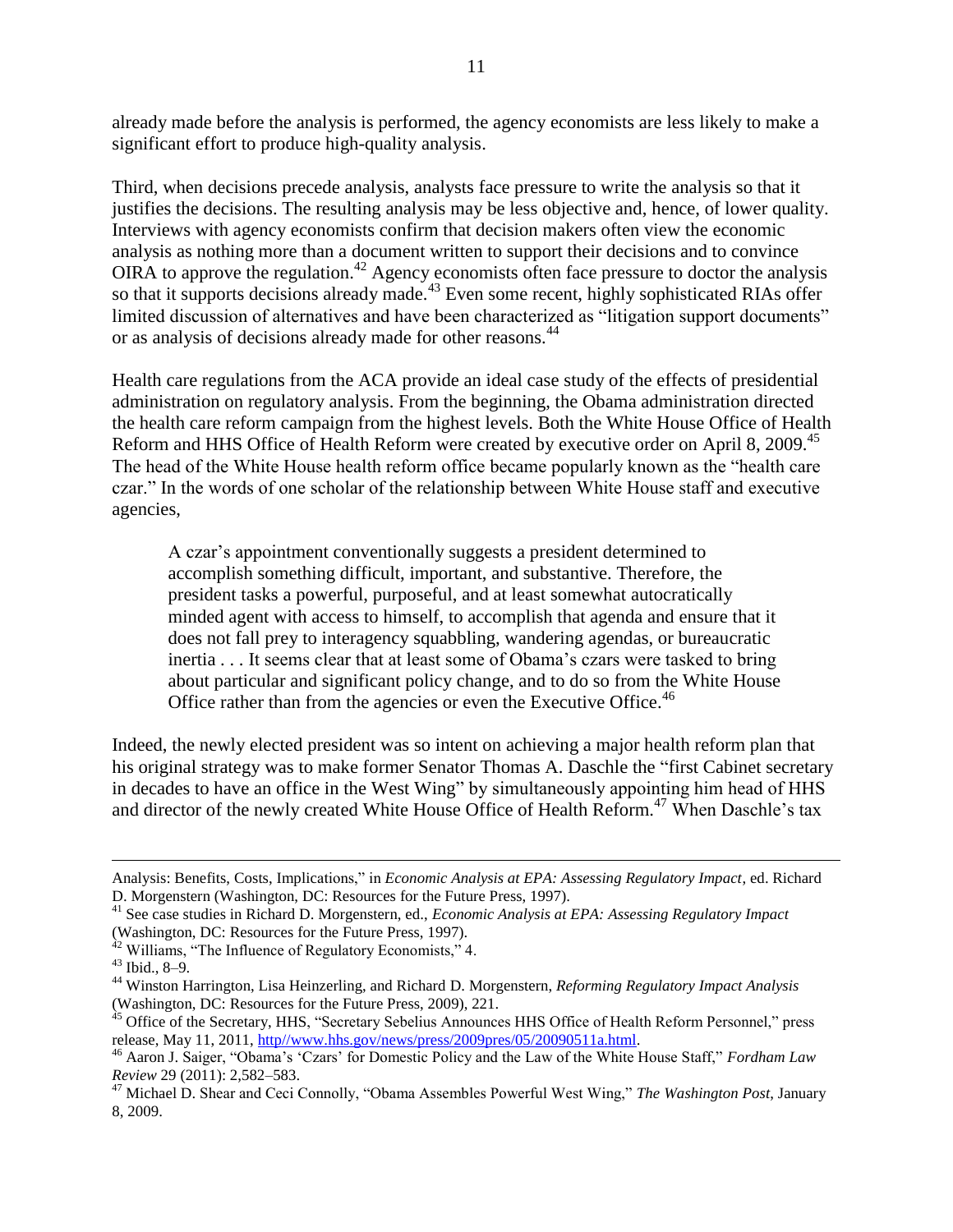troubles precluded this plan from playing out, the president appointed a trio of individuals who worked together effectively to promote reform:

- Kathleen Sebelius, a two-term governor of Kansas who had previously served eight years as its commissioner of insurance (during which time she denied a proposal to allow the state's Blue Cross/Blue Shield plan to convert to for-profit status), was appointed secretary of HHS in March 2009.
- Nancy-Ann DeParle was appointed White House health care "czar" the same day Sebelius was named to head HHS. She was an experienced bureaucrat who previously had run Tennessee's Medicaid program and had served under President Clinton from 1997–2000 as an administrator for what later became the Centers for Medicare and Medicaid Services (CMS); in addition to her public-sector experience, DeParle was strongly criticized by both conservatives<sup> $48$ </sup> and progressives for her deep ties to the health industry through various boards on which she served.<sup>49</sup>
- Jeanne Lambrew, a protégé of former Senator Daschle who had previous experience as a program associate director at the OMB, originally was appointed as deputy director of the White House Office of Health Reform in December 2008. In May 2009, she was appointed the director of the HHS Office of Health Reform. In March 2011, she became deputy assistant to the president for health policy.<sup>50</sup>

There is little indication that the HHS secretary and White House health czar appreciably differed in their visions for health reform and the rules needed to make it work. To the contrary, the evidence suggests that from the beginning, they worked extremely well in securing the enactment of reform and have continued this teamwork to the present.<sup>51</sup> They effectively coordinate DeParle's current role in playing the inside game of making top-level strategic decisions about the implementation of health reform, while Sebelius handles the "outside game" of dealing with various stakeholder groups.<sup>52</sup>

Moreover, especially in light of the fractious political battle required to push the plan through Congress, these principals were well aware of the critical importance of the regulations needed to implement the law. As two experts sympathetic to the administration's efforts put it just one day after the ACA was signed into law, "The legislation tasks federal or state officials with writing regulations, making appointments, and giving precise meaning to many terms. Many of these actions will provoke controversy . . . . Far from having ended, the war to make health care reform an enduring success has just begun. Winning that war will require administrative

<sup>&</sup>lt;sup>48</sup> Chuck Neubauer, "Obama Health 'Czar' Worked at Legally Troubled Health Firms," The Washington Times, December 8, 2009.

<sup>&</sup>lt;sup>49</sup> Fred Schulte, "Obama Health Czar DeParle Made Millions from Companies under Federal Investigation," Green Change, July 3, 2009[, http://www.greenchange.org/article.php?id=4609.](http://www.greenchange.org/article.php?id=4609)

<sup>&</sup>lt;sup>50</sup> Executive Office of the President, Deputy Chief of Staff Nancy-Ann DeParle 2011 [cited July 21, 2011]. Available at [http://www.whitehouse.gov/administration/staff/nancy-ann-deparle.](http://www.whitehouse.gov/administration/staff/nancy-ann-deparle)

<sup>&</sup>lt;sup>51</sup> Richard Wolf, "Sebelius, DeParle Ready to Tackle Health Care Overhaul," USA Today, June 2, 2009.

<sup>&</sup>lt;sup>52</sup> Alison Vekshin and Drew Armstrong, "Sebelius and DeParle Keep Health Reform Going," *Bloomberg Businessweek*, March 3, 2011.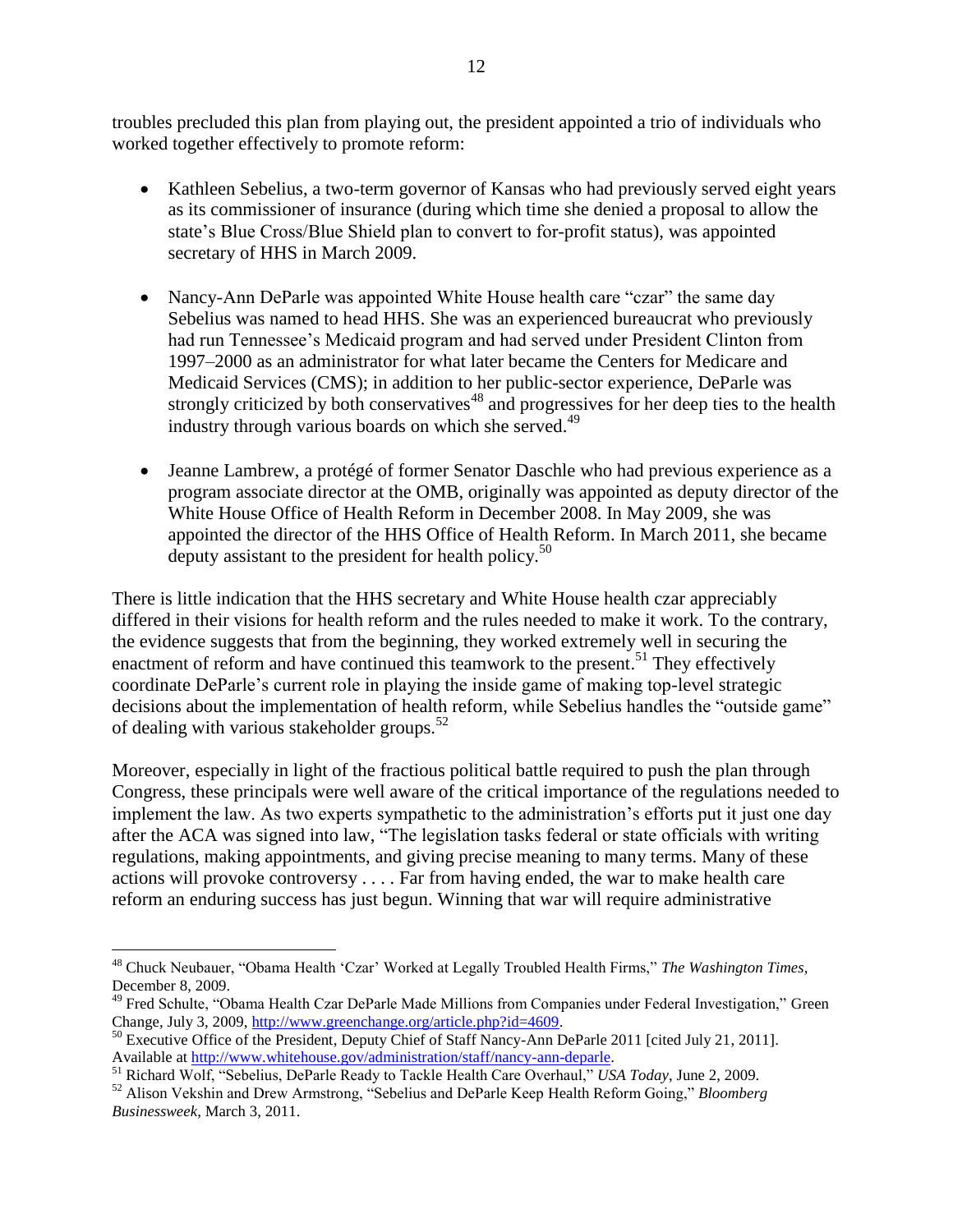determination and imagination and as much political resolve as was needed to pass the legislation."<sup>53</sup>

Other political appointees with extensive industry or health policy experience did not arrive until weeks after the bill had been signed into law. They generally reflected the very skeptical attitude of Secretary Sebelius and others in the administration regarding private health insurers generally and for-profit health insurers particularly:<sup>54</sup>

- Jay Angoff was appointed director of the newly created Office of Consumer Information and Insurance Oversight (OCIIO) in HHS in April 2010. He previously had served for five years as Missouri's insurance commissioner, spent 1999–2000 as director of private insurance within what became the CMS and then spent a decade as a "class-action" litigator who specialized in making big insurers pay out."<sup>55</sup>
- Steve Larsen was named deputy director for oversight within OCIIO in June 2010. He had previously served as Maryland's commissioner of insurance. In that capacity, he had denied a plan to let CareFirst (a Blue Cross/Blue Shield plan that was the state's largest insurer) convert to for-profit status on the grounds that it would be bad for consumers.<sup>56</sup> As *The Washington Post* put it, "Larsen's appointment, along with insurance watchdogs Karen Pollitz and Richard Popper, was widely considered to portend a new era of tough scrutiny of insurers."<sup>57</sup>
- Karen Pollitz likewise arrived at OCIIO in June 2010 as deputy director for consumer support. Although she arrived after a 13-year academic career, she had served prior to that as deputy assistant secretary for health legislation at HHS for the four years of the Clinton administration;<sup>58</sup> thus, she had both extensive bureaucratic experience and familiarity with the myriad issues surrounding health care reform.
- Richard Popper was the fourth OCIIO principal to arrive on June 2010. He became deputy director for insurance programs. He had previously served for eight years as the executive director for Maryland's high-risk pool; this suited his responsibility to oversee the Preexisting Condition Insurance Plan.<sup>59</sup>
- Peter Lee was CEO of the Pacific Business Group on Health—a business coalition that represents many of the West Coast's largest private and public employers. He became

 $\overline{a}$ 53 Henry J. Aaron and Robert D. Reischauer, "The War Isn't Over," New England Journal of Medicine 362 no. 14 (April 8, 2010): 1261.

<sup>54</sup> *The Washington Post* posted profiles of Jay Angoff, Jeanne Lambrew, Karen Pollitz, Richard Popper, and Steve Larsen on its website. This can be found at "Who Runs Gov," *Washington Post*, http://www.whorunsgov.com. <sup>55</sup> *The Washington Post*, "Who Runs Gov."

 $^{\rm 56}$  Ibid.

<sup>&</sup>lt;sup>57</sup> Julie Appleby, "Appointments of Federal Watchdogs Suggest More Tough Scrutiny for Insurers," *The Washington Post*, June 1, 2010.

<sup>58</sup> *The Washington Post*, "Who Runs Gov."

 $59$  Ibid.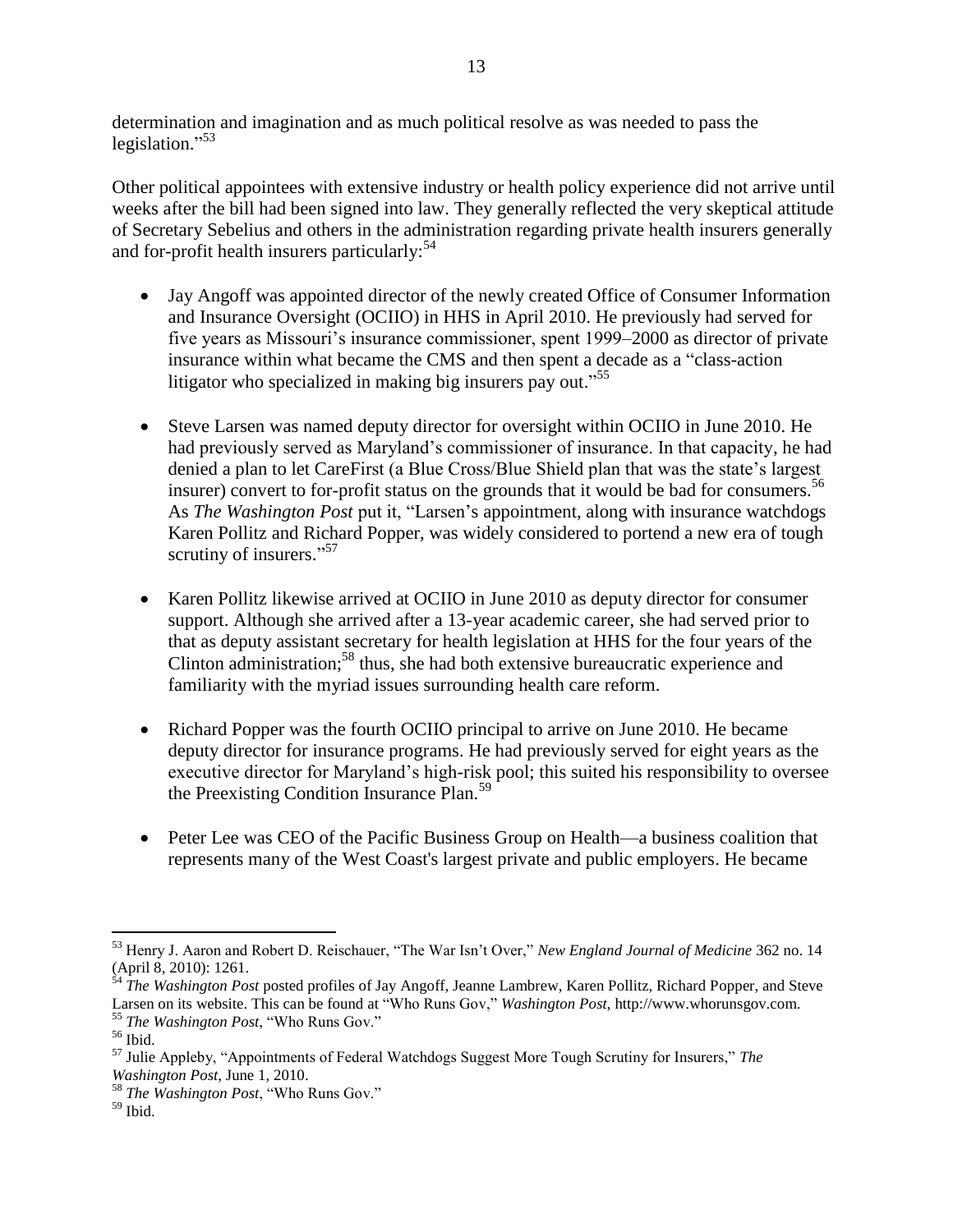director of delivery-system reform in the HHS Office of Health Reform on June 1, 2010. 60

This group of individuals had formal authority over all the rules reviewed in this paper at three levels: the OCIIO, Office of the Secretary at HHS, and the White House.<sup>61</sup> These individuals were subject to the oversight of only three higher level policy officials: the president, the vice president, and the White House chief of staff. It is not unreasonable to expect that every major rule received close scrutiny by some or all of these individuals, especially given the unusually high degree of personal involvement by the HHS secretary in the rulemaking process.

Two incidents illustrate the latter point. First, shortly after passage of the ACA, a dispute arose over how to interpret the preexisting condition exclusion as it applied to children under age 19, which was to become effective September 23, 2010. As written, the law merely required insurers to cover preexisting conditions if a child was given health insurance, but this theoretically permitted insurers to deny coverage to such children. The requirement that all individuals (children and adults) with preexisting conditions be offered coverage (a so-called guaranteedissue requirement) was not to become effective until 2014.<sup>62</sup> On March 29, 2010 (less than a week after the ACA became law), Secretary Sebelius wrote a letter to Karen Ignagni, the head of America's Health Insurance Plans (the major health insurance industry trade group), stating, "I am preparing to issue regulations in the weeks ahead ensuring that the term 'preexisting condition exclusion' applies to both a child's access to a plan and to his or her benefits once he or she is in the plan. These regulations will further confirm that beginning in September 2010: children with preexisting conditions may not be denied access to their parents' health insurance plan."<sup>63</sup> Accompanying the letter was a statement from the chairmen of the three House committees responsible for health policy that read, "We have been assured by the Department of Health and Human Services that any possible ambiguity in the underlying bill can be addressed by the secretary with regulation.<sup>564</sup> In short, the secretary unilaterally imposed a guaranteed issue requirement on insurers effective in 2010 even though the law did not explicitly provide for this until 2014. The rule writers did not consider an alternative approach that would have adhered to the letter of the law as enacted. Instead, the letter written by Secretary Sebelius two months before the rule's release appears to have foreclosed any further analysis inconsistent with how the administration's political appointees wanted the law to be interpreted.

Second, as reported in *The New York Times*, "Although the health care bill signed into law in March did not mention end-of-life planning, the topic was included in a huge Medicare

<sup>&</sup>lt;sup>60</sup> Chris Rauber, "PBGH's Peter Lee to Join Obama Administration in Reform Role," San Francisco Business *Times*, May 20, 2010.

 $61$  The Office of the Secretary was responsible for rules related to (a) dependent coverage for children; (b) the Early Retiree Insurance Program, and (c) medical loss ratio requirements. OCIIO was responsible for rules related to (a) preventive health services; (b) grandfathered health plans; (c) preexisting condition exclusions, and so forth; (d) the Preexisting Condition Insurance Plan; and (e) claims appeals and external review processes.

 $62$  Huma Khan, "In Controversy over Coverage for Kids with Preexisting Conditions, Who's to Blame? The New Law or the Insurance Companies?" ABC News's Political Punch, March 30, 2010, [http://abcnews.go.com/blogs/politics/2010/03/in-controversy-over-coverage-for-kids-with-preexisting-conditions](http://abcnews.go.com/blogs/politics/2010/03/in-controversy-over-coverage-for-kids-with-preexisting-conditions-whos-to-blame-the-new-law-or-the-i/)[whos-to-blame-the-new-law-or-the-i.](http://abcnews.go.com/blogs/politics/2010/03/in-controversy-over-coverage-for-kids-with-preexisting-conditions-whos-to-blame-the-new-law-or-the-i/)

<sup>&</sup>lt;sup>63</sup>Letter from HHS Secretary Kathleen Sebelius to Karen Ignagni, March 29, 2010, http://abcnews.go.com/images/Politics/Letter Sebelius to Ignagni 100330.pdf.  $64$  Ibid.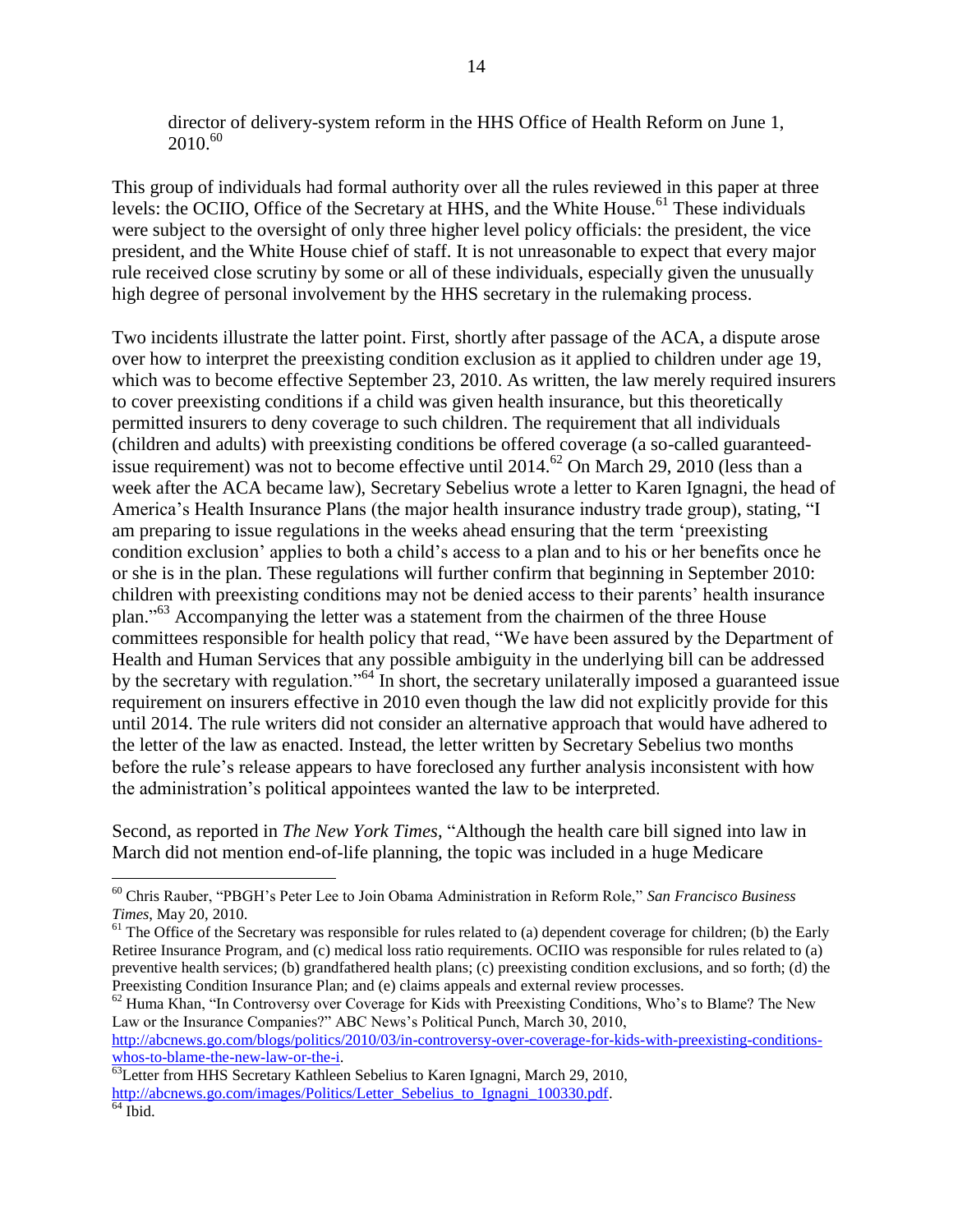regulation setting payment rates for thousands of physician services. The final regulation was published in the *Federal Register* in late November. The proposed rule, published for public comment in July, did not include advance care planning."<sup>65</sup> It was later determined that Secretary Sebelius had been responsible for adding this provision to the final rule even though it had not undergone any sort of public comment; this culminated in a strongly worded expression of concern issued by leaders of the House Energy and Commerce Committee.<sup>66</sup>

This aggressive use of executive authority to reach beyond the letter of the law is by no means unique to the ACA. Other examples include Secretary of Education Arne Duncan's recent announcement "that he will unilaterally override the centerpiece requirement of the No Child Left Behind school accountability law, that 100 percent of students be proficient in math and reading by 2014" by offering waivers to states that in his view are making sufficient progress.<sup>67</sup> Similarly, DHS recently issued rules allowing illegal immigrants facing deportation to be allowed to stay in the country and apply for a work permit as long as they do not have criminal records. This amounts to selective enforcement of existing immigration statutes.<sup>68</sup>

#### **4. Congressional Politics**

 $\overline{a}$ 

Health care reform was a lodestar for the congressional leadership as well as the president. It became an article of faith that failure to pass health care reform would jeopardize the electoral prospects for Democrats in Congress both in 2010 and 2012. Thus, even though congressional leaders recognized that selected Democrats became more vulnerable if they voted for the health care bill, House Speaker Nancy Pelosi and Senate Majority Leader Harry Reid persuaded them to place loyalty to the president above personal political concerns.<sup>69</sup>

Congress could not, however, simply declare victory once the legislation was passed. Implementing the ACA would require a significant number of major new regulations, and so Congress faced the challenge of ensuring that the regulators faithfully carried out its wishes. In delegating rulemaking responsibility to agencies, Congress faces a classic principal-agent problem. Absent direction from Congress, the agency may have different priorities from Congress. In such instances, Congress may not get the regulation it would have written if its members were privy to the agency's expert knowledge.<sup>70</sup>

The principal-agent problem may have a temporal dimension, termed "coalitional drift" or "legislative drift."<sup>71</sup> Congress affects agency decisions via oversight, budgeting, and the approval

<sup>&</sup>lt;sup>65</sup> Robert Pear, "U.S. Alters Rule on Paying for End-of-Life Planning," *The New York Times*, January 4, 2011. <sup>66</sup> House Committee on Energy and Commerce, "Committee Raises Questions about Secretary Sebelius' Role in End-of-Life Planning Regulations," press release, March 15, 2011, [http://energycommerce.house.gov/News/PRArticle.aspx?NewsID=8351.](http://energycommerce.house.gov/News/PRArticle.aspx?NewsID=8351)

<sup>&</sup>lt;sup>67</sup> Sam Dillon, "Overriding a Key Education Law," *The New York Times*, August 11, 2011.

<sup>&</sup>lt;sup>68</sup> Alicia A. Caldwell, "US Makes Criminals Priority for Deportation," Associated Press, August 19, 2011.

<sup>&</sup>lt;sup>69</sup> Sheryl Gay Stolberg, Jeff Zeleny, and Carl Hulse, "The Long Road Back,"The New York Times, March 21, 2010.

<sup>&</sup>lt;sup>70</sup> Matthew D. McCubbins, "The Legislative Design of Regulatory Structure," *American Journal of Political Science* 29, no. 4 (1985): 721–48; and Abbott, "The Case against Federal Statutory and Judicial Deadlines," 180.

<sup>&</sup>lt;sup>71</sup> David Epstein and Sharyn O'Halloran, "Administrative Procedures, Information, and Agency Discretion," *American Journal of Political Science* 38, no. 3 (1994): 697–722; and Gersen and O'Connell, "Deadlines in Administrative Law."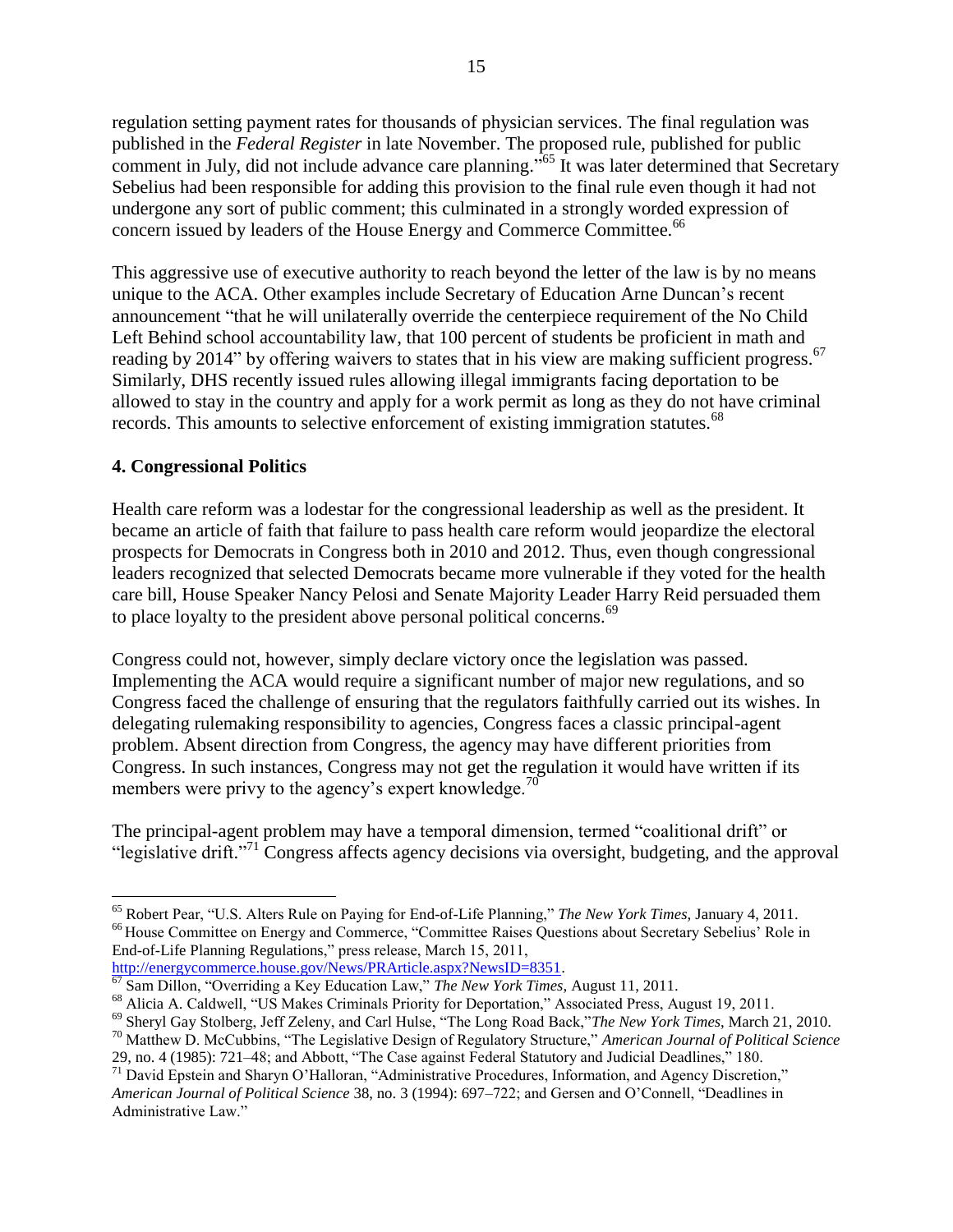or disapproval of presidential nominees.<sup>72</sup> If the next election puts the other party in charge of Congress, then the agency will likely have different political incentives after the election than it has during the current Congress. A new congressional majority could prompt the agency to deviate from the previous majority's intent. The new Congress could also exercise an ex-post veto by invalidating new regulations (interim or final) under the Congressional Review Act—an approach that was attempted for one of the rules analyzed in this paper.<sup>73</sup>

Even if the same party retains control of Congress after the election, large shifts in the makeup of Congress could lead to significant changes in chairmanships and majorities on the relevant oversight committees. Changes in legislation or appropriations that affect regulatory agencies must first pass through the relevant committees, and committees have a great deal of power to block changes.<sup>74</sup> Empirical research demonstrates that agencies respond to their oversight committees.<sup>75</sup>

The threat of divided government in the future may accentuate current lawmakers' concerns about legislative drift. Divided government tends to reduce production of regulations because "agencies are less able to reliably determine which discretionary regulatory activities will be acceptable to all relevant political principals, who themselves may be deeply divided on the desirability of certain potential regulatory initiatives."<sup>76</sup> If a possible change in control of Congress would also lead to divided government, current lawmakers would be even more eager to see regulations issued quickly.

Finally, some empirical research demonstrates that agencies make different decisions depending on the political salience of the regulations they are considering.<sup>77</sup> This has occurred even in cases where Congress and committees appear to exercise little influence.<sup>78</sup> A shift in political salience, or a shift in the nature of the interest groups concerned about the regulation, could thus create a

<sup>&</sup>lt;sup>72</sup> B. Dan Wood and Richard W. Waterman, "Three Dynamics of Political Control of the Bureaucracy," *American Political Science Review 85, no. 3 (1991): 801-28; Terry M. Moe, "Control and Feedback in Economic Regulation:* The Case of the NLRB," *American Political Science Review 79*, no. 4 (1985): 1,094–116; McCubbins, "The Legislative Design of Regulatory Structure;" and Randall J. Calvert, Matthew D. McCubbins, and Barry R. Weingast, "A Theory of Political Control and Agency Discretion," *American Journal of Political Science* 33, no. 3 (1989): 588–611.

<sup>73</sup> U.S. Senate S. J. Res. 39, *Providing for Congressional Disapproval under Chapter 8 of Title 5, United States Code, of the Rule Relating to Status as a Grandfathered Health Plan under the Patient Protection and Affordable Care Act 2010*, 111th Cong., 2d sess. (2010).

<sup>&</sup>lt;sup>74</sup> Barry R. Weingast and William J. Marshall, "The Industrial Organization of Congress, or Why Legislatures, Like Firms, Are Not Organized as Markets," *Journal of Political Economy* 91, no. 1 (1998): 132–63; and Barry R. Weingast, "Regulation, Regulation, and Regulation," *Law and Contemporary Problems* 44, no. 1 (1981): 147–77.

<sup>&</sup>lt;sup>75</sup> Moe, "Control and Feedback in Economic Regulation;" Barry R. Weingast and Mark J. Moran, "Bureaucratic Discretion or Congressional Control? Regulatory Policymaking by the Federal Trade Commission," Journal of *Political Economy* 91, no. 5 (1983): 765–800; and Barry R. Weingast, "The Congressional-Bureaucratic System: A Principal Agent Perspective (with Applications to the SEC)," *Public Choice* 44 (1984): 147–91.

<sup>&</sup>lt;sup>76</sup> Jason Webb Yackee and Susan Webb Yackee, "Regulation and Divided Government," Regulation and *Governance* 3 (2009), 130.

 $^{77}$  Stuart Shapiro and John Morrall, "The Triumph of Regulatory Politics: BCA and Political Salience" (working paper, n.p., 2011).

<sup>&</sup>lt;sup>78</sup> Daniel P. Carpenter, "Groups, the Media, Agency Waiting Costs, and FDA Drug Approval," *American Journal of Political Science* 46, no. 3 (2002): 490–505.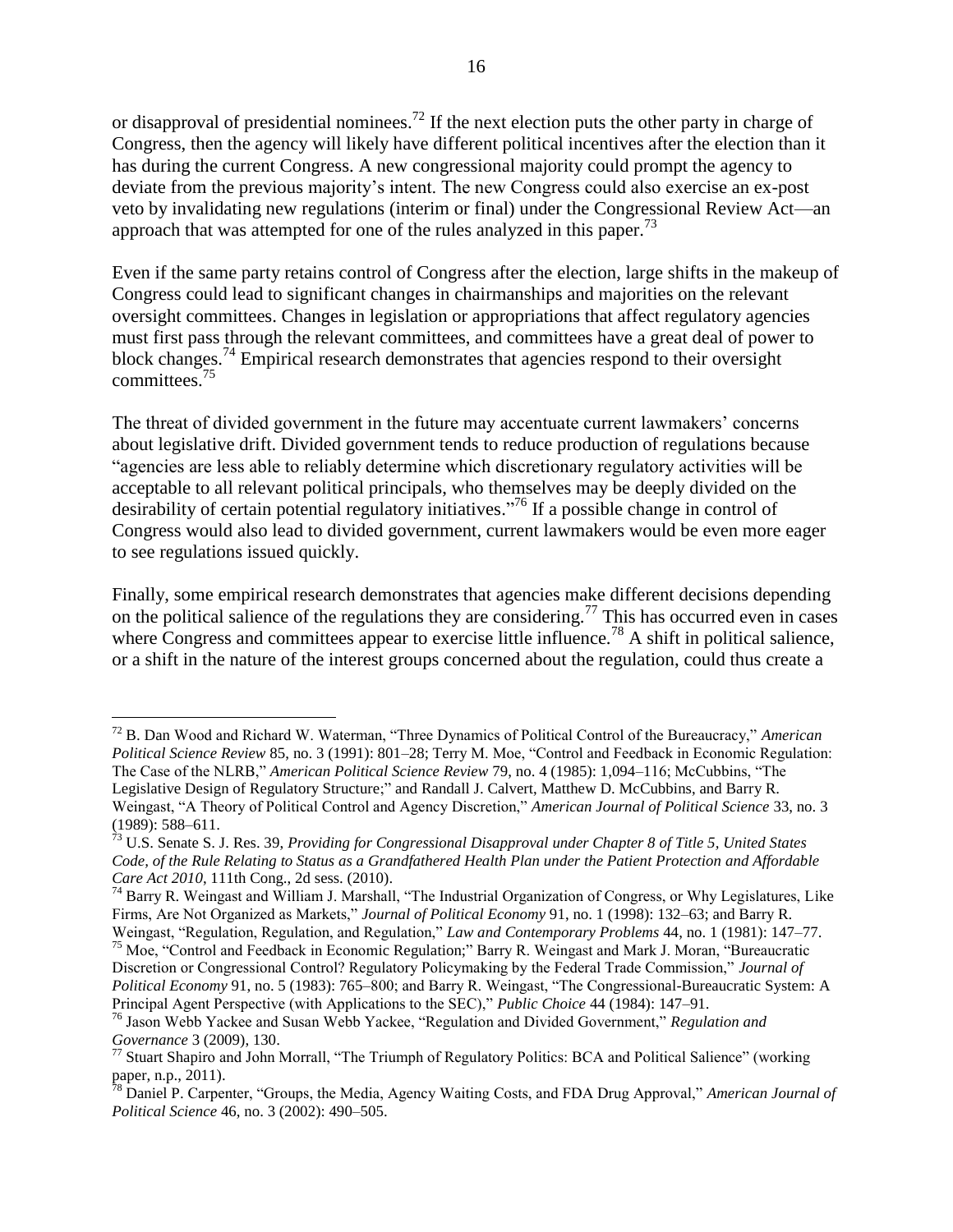phenomenon similar to legislative drift even in the absence of electoral changes that alter the composition of committees.

Statutory deadlines provide a mechanism to mitigate legislative drift. If an upcoming election might change the agency's political incentives, then a deadline before the new Congress takes office ensures that the agency writes the regulation under the watchful oversight of the same Congress that enacted the law.<sup>79</sup> In a study of regulatory deadlines between 1987 and 2003, Jacob Gersen of Harvard Law School and Anne Joseph O'Connell of UC Berkeley School of Law found that deadlines shorten the average duration of rulemakings—especially HHS rulemakings. $80$ 

The potential for legislative drift seems highly relevant to circumstances surrounding passage of the ACA. The legislation passed in March 2010, with the off-year congressional election just seven months away. As Congress voted on the final legislation, protestors outside sang, "We'll remember, in November, Hey He-ey, Good-Bye!"<sup>81</sup> Regardless of one's views on the merits of the legislation, it is hard to deny that the threat of a new congressional majority hostile to the ACA was very real at the time Congress wrote and voted on the legislation. After all, the law had been enacted in the face of majority public opposition; according to nearly 140 polls monitored by RealClearPolitics.com (RCP) between July 2009 and passage of the bill, a mere 10 polls showed majority support for the health plan.<sup>82</sup> Likewise, between passage of the bill and August 10, 2011, only one of 87 polls tracked by RCP opposed repeal of the law. In many cases, support for repeal exceeded opposition to repeal by double-digit amounts, sometimes exceeding 30 percentage points.<sup>83</sup>

Many Democrats believed that once voters actually experienced some of the benefits of the law, public opposition to the law would fade away and ideally become an issue that might contribute to rather than threaten electoral support for Democrat candidates in the fall.<sup>84</sup> Likewise, many thought (or hoped) that the principal components of the ACA would become politically impregnable once the public became accustomed to them.<sup>85</sup> Medicare, for example, had surmounted enormous political obstacles to enactment to eventually become a third rail of politics.<sup>86</sup> This provided a strong incentive to frontload the legislation with various insurance

 $82$  RealClearPolitics.com, "Obama and Democrats' Health Care Plan," poll, 2011,

[http://www.realclearpolitics.com/epolls/other/obama\\_and\\_democrats\\_health\\_care\\_plan-1130.html#polls;](http://www.realclearpolitics.com/epolls/other/obama_and_democrats_health_care_plan-1130.html#polls) and RealClearPolitics.com, "Repeal of Health Care Law: Favor/Oppose," poll, 2011, [http://www.realclearpolitics.com/epolls/other/repeal\\_of\\_health\\_care\\_law\\_favoroppose-1947.html.](http://www.realclearpolitics.com/epolls/other/repeal_of_health_care_law_favoroppose-1947.html)

 $79$  Gersen and O'Connell, "Deadlines in Administrative Law," 936.

<sup>80</sup> Ibid., 945–46.

<sup>&</sup>lt;sup>81</sup> Redarrowguy, "Health Care Supporters Sing Goodbye outside Capitol at Historic Vote," YouTube, March 22, 2010, [http://www.youtube.com/watch?v=4OoQXQ6mLUA.](http://www.youtube.com/watch?v=4OoQXQ6mLUA)

 $83$  Ibid.

<sup>&</sup>lt;sup>84</sup> Ezra Klein, "Health Care and the Election," *Washington Post*, March 24, 2010.

<sup>&</sup>lt;sup>85</sup> Jonathan Cohn, "You Thought Passing Health Reform Was Hard? Try Repealing It," New Republic, 2010; and Harold Pollack, "Health Reform and Public Health: Will Good Policies but Bad Politics Continue to Produce Bad Policy?‖ *University of Pennsylvania Law Review* 159 (2011): 2,061–86.

<sup>&</sup>lt;sup>86</sup> Lawrence D. Brown, "The Politics of Medicare and Health Reform, Then and Now," *Health Care Financing Review* 18, no. 2 (1996): 163–68; Jonathan Oberlander, *The Political Life of Medicare* (Chicago: University of Chicago Press, 2003).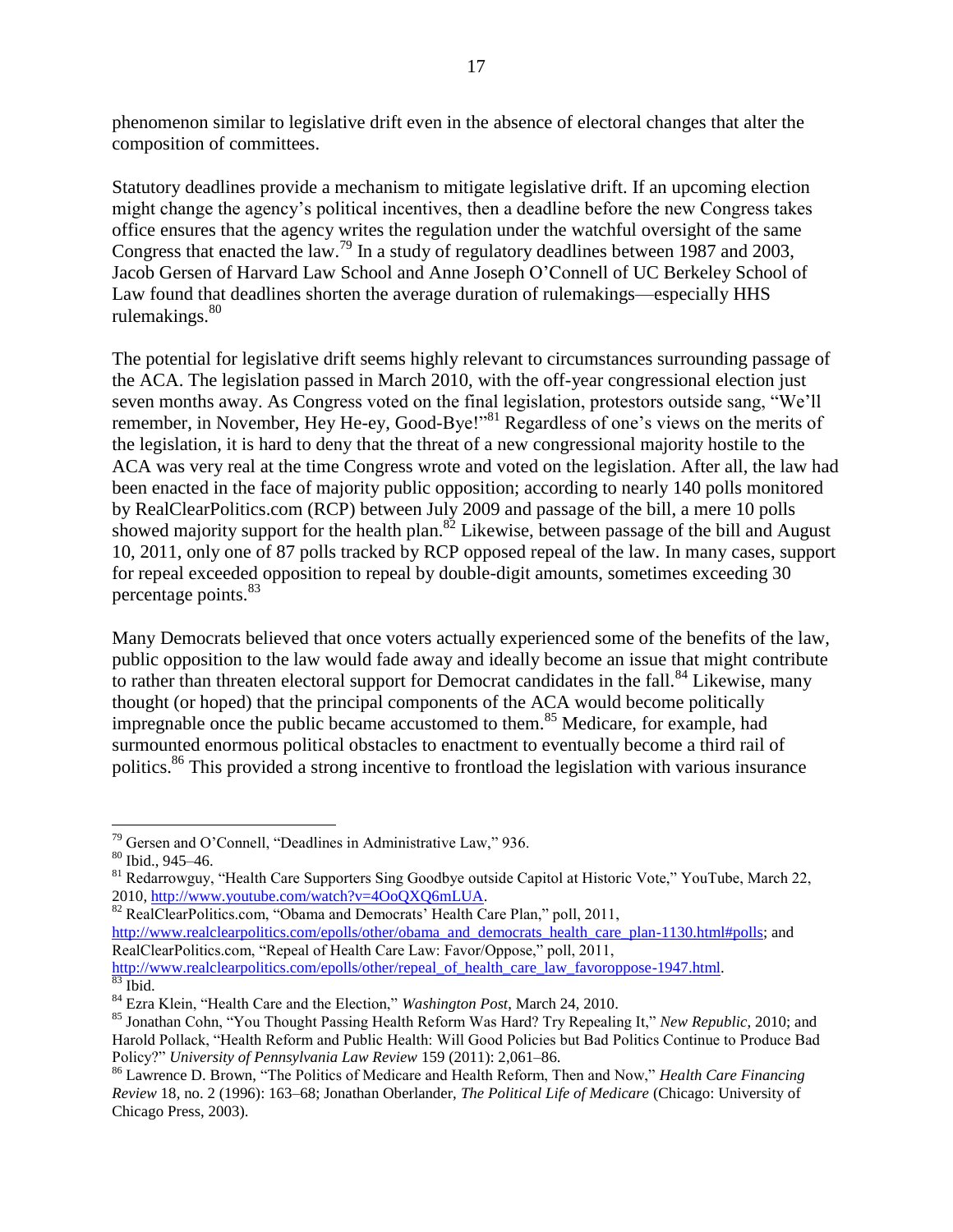reforms that would take effect quickly, before the November elections. As Drew Altman, president of the Kaiser Family Foundation, explained:

The major benefits of the law—the coverage expansions, subsidies, and insurance market reforms—do not kick in until 2014. To compensate for that, the architects of the legislation built in a long list of early deliverables so the public would see tangible and understandable benefits right away—from allowing dependent children to stay on family policies until age 26, to beginning to eliminate the prescription drug doughnut hole for seniors.<sup>87</sup>

Put more directly by another scholar of health politics, "front-loaded benefits boost the ACA's appeal and could help forestall mounting repeal efforts."<sup>88</sup> Another scholar argues that health reform was "viewed by its Democratic supporters as a race against time," i.e., the looming midterm elections.<sup>89</sup> One indication that haste arose from politics trumping good policy can be seen in the original bill that passed the House on November 7, 2009. That bill made January 1, 2010 the effective date for the preexisting condition insurance plan, medical loss ratio requirements, coverage of young adults up to age 26, and the prohibition on preexisting-condition exclusions and related health insurance reforms.<sup>90</sup> While House members may not have known it would take the Senate until December 24 to pass its version of a bill, most impartial observers likely would agree that a January 1 start date for these various provisions would have produced chaos even had a bill been signed into law by mid-November. Regulators could not have been expected to produce responsible regulations related to each provision within such a tight time frame. There was no reason other than politics for these new policies not to be rolled out in a more orderly fashion.

As Congress debated the health care reform bill, a raucous crowd personified the intertemporal principal-agent problem. Control of Congress was up for grabs, and a shift from Democratic to Republican control would lead to divided government. Regardless of the anticipated effect on the 2010 elections, the somewhat surprisingly virulent opposition likely signaled a shift in political salience. Thus, ambitious statutory deadlines for regulations and programs created by the ACA were a rational congressional strategy either to avoid legislative drift or to forestall an adverse electoral outcome in the first place.

All eight regulations in this study had deadlines prior to January 2, 2011; as a practical matter, the agencies' reliance on interim final rules was understandable. Based on the normal amount of time required to write a regulation, conduct a thorough RIA, have it vetted by OIRA, obtain public comments, revise the rule and have it vetted by OIRA one last time, nine months arguably was not a long enough period of time following the law's enactment to issue any of these as final

 $\overline{a}$  $87$  Drew Altman, "Implementation Is Forever," Kaiser Family Foundation, April 6, 2010, [http://www.kff.org/pullingittogether/040610\\_altman.cfm.](http://www.kff.org/pullingittogether/040610_altman.cfm)

<sup>&</sup>lt;sup>88</sup> Rogan Kersh, "Health Reform: The Politics of Implementation," *Journal of Health Politics, Policy and Law* 36, no. 3 (2011): 615.

<sup>&</sup>lt;sup>89</sup> Lawrence D. Brown, "The Elements of Surprise: How Health Reform Happened," *Journal of Health Politics*, *Policy and Law* 36 no. 3 (2011): 427.

<sup>&</sup>lt;sup>90</sup> Kaiser Family Foundation, "Side-by-Side Comparison of Major Health Reform Proposals," 2011, [http://www.kff.org/healthreform/sidebyside.cfm.](http://www.kff.org/healthreform/sidebyside.cfm)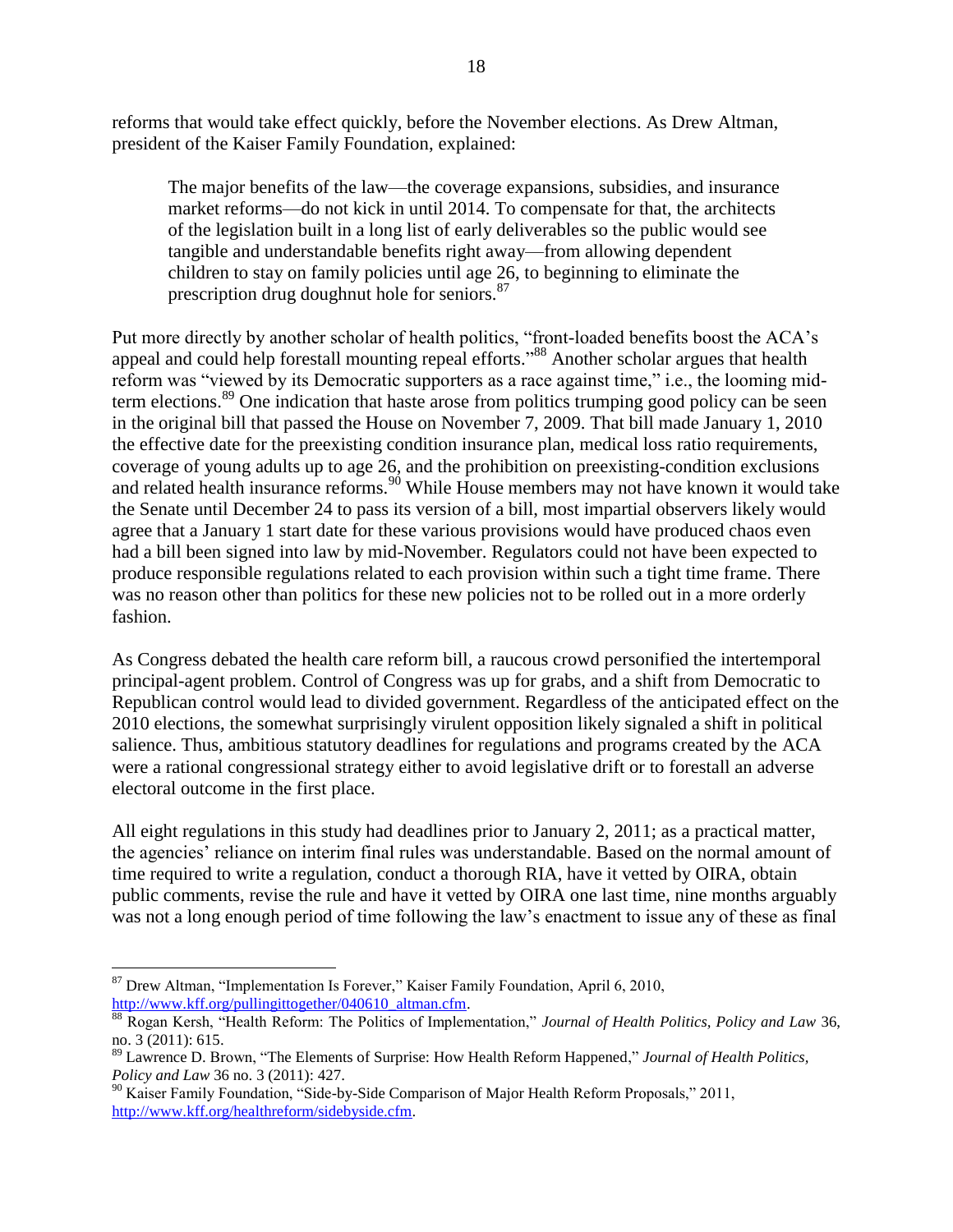rules. That this did not happen can be attributed to Congress's having established ambitious statutory timelines for various provisions of the law to become effective.

Were the deadlines set in the ACA too ambitious? Within a month of passage, DeParle, thendirector of the White House Office of Health Reform, reported being "confident" the administration could move quickly in putting the many needed regulations in place.<sup>91</sup> However, Mark McClellan—a former CMS administrator under President George W. Bush who had gained extensive experience in implementing a major Medicare reform (the prescription drug benefit) and who directs the Engelberg Center for Health Care Reform at the Brookings Institution—was much more skeptical. In his experience, it had taken six to nine months just to get his key staff on board despite accelerated hiring procedures no longer available to HHS in  $2010.<sup>92</sup>$ 

Scholarly literature recognizes that tight deadlines can curtail the quality of regulatory analysis and decisions. In a seminal article on regulatory deadlines, Abbott noted that these deadlines can "induce agencies to act hastily and promulgate cost-inefficient or ill-advised rules."<sup>93</sup> He cites multiple instances where deadlines forced agencies to issue costly regulations that generated little benefit or to make key decisions about regulations before risk assessments or RIAs were completed. In other cases, deadlines discouraged agencies from ensuring that their decisions were based on high-quality scientific evidence, in one case leading to regulations less stringent than the evidence may have justified. Deadlines also prevented agencies from regulating efficiently by addressing the biggest problems first.  $94$ 

Gersen and O'Connell likewise argue that deadlines can reduce the quality of agency analysis or decisions: ―A straightforward potential result is to decrease the quality of agency deliberations and decisions. If a task that normally takes six hours to finish must be completed in one hour, a natural inference is that the quality of the output will be sacrificed.<sup>95</sup> Their primary empirical evidence of lower quality, however, is that regulations issued under deadlines are more likely to be interim final rules and have fewer opportunities for public comment.<sup>96</sup> But measuring process is not the same as directly measuring the quality of the agency's analysis.

Scholars also suggest that interim final rules can reduce regulatory quality and accountability to the public. More often than not, interim final rules had public comment periods that did not end until after the interim final rule became effective. This is potentially problematic since experts on Congress generally have found that interim final rules are less likely to be changed by post-

<sup>&</sup>lt;sup>91</sup> Marilyn Werber Serafini, "Writing the Rules for the Health Law," *National Journal*, 2010.  $^{92}$  Ibid.

<sup>&</sup>lt;sup>93</sup> Abbott, "The Case against Federal Statutory and Judicial Deadlines," 172, and Abbott, "Case Studies on the Costs of Federal Statutory and Judicial Deadlines" also note that statutory deadlines affect agency resource allocation. They can divert agency attention from working on more important regulations that do not have deadlines. Agencies subject to statutory deadlines also find that they have to divert resources to defending themselves from litigation when they miss deadlines. We do not address these costs in this study of health care regulations. We do not know what regulations federal agencies did not work on because they were working on the interim final health care regulations, and they faced no litigation over the deadlines associated with these regulations.

<sup>94</sup> Abbott, "The Case against Federal Statutory and Judicial Deadlines;" and Abbott, "Case Studies on the Costs of Federal Statutory and Judicial Deadlines."

 $95$  Gersen and O'Connell, "Deadlines in Administrative Law," 933.

 $96$  Ibid., 943–45.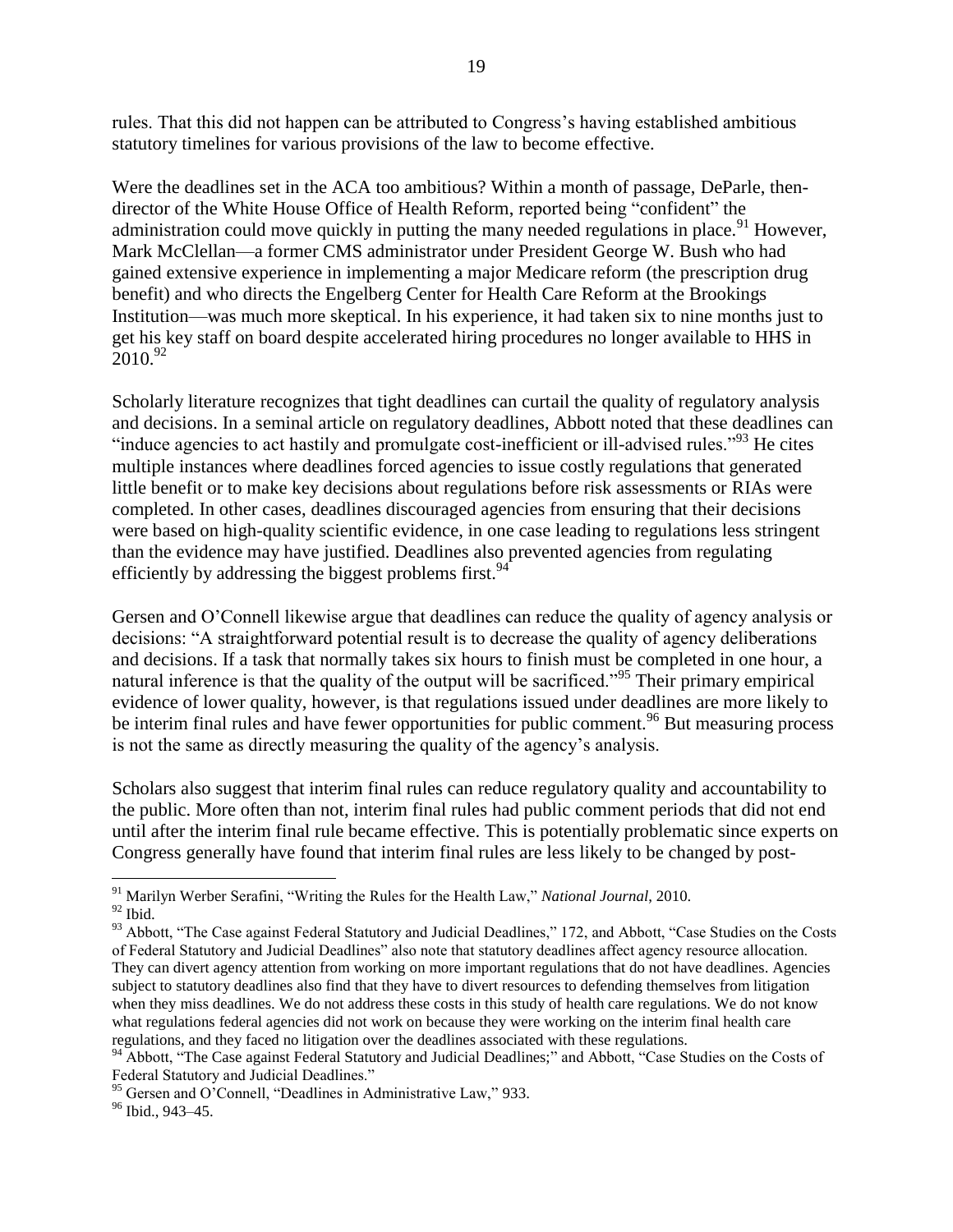effective-date comments than by comments filed before the rule becomes final. Potential commenters are also more likely to comment if the rule has not yet gone into effect.<sup>97</sup> Indeed, the Administrative Conference of the United States has said as much.<sup>98</sup> Public input into rules serves a critical function: it provides a surrogate political process that ensures accountability. As one scholar has noted, "rules adopted with public participation are likely to be more effective and less costly to administer than rules written without such participation. They contain fewer mistakes."<sup>99</sup> Additionally, prevailing judicial doctrine holds that the post-adoption approach to obtaining public input is inferior to preadoption procedure, and this defect is not viewed as a harmless error.<sup>100</sup>

Of the eight economically significant interim final rules issued under the ACA analyzed in this study, five had comment periods that ended after the effective date of the rule—in some cases fully 60 days after the implementation date.<sup>101</sup> Moreover, one of the inherent risks of interim final rules is that there is no particular incentive for agencies to move on to the step of finalizing these rules; some analyses have found that between two-fifths and one-half of interim final rules had not yet been finalized three years after adoption.<sup>102</sup> If an interim final rule receives comments and the agencies do not finalize the rule, then the public has zero influence on the rule, contrary to the goals of the APA.

The last time an administration issued a series of interim final rules reflecting significant executive branch priorities in the face of tight legislative deadlines was in the years following 9/11, when DHS issued a series of interim final rules. Belcore and Ellig found that the quality of regulatory analysis associated with these rules was consistently lower than the quality of regulatory analysis that accompanied other rules the department proposed.<sup>103</sup> Moreover, there is evidence that these rules reflected the same pattern of overestimating benefits and underestimating costs that we found for the  $\overline{ACA}$  regulations.<sup>104</sup> All of these interim final rules involved either legislative deadlines or legislative language urging the department to act expeditiously.

Hastily crafted regulations pose a potential risk to the public under any circumstances, but they should especially be avoided in instances in which Congress may have acted too hastily (or at least without sufficient transparency and deliberation). In such cases, executive agencies can serve as a fail-safe mechanism by analyzing options that Congress may not have considered.

The entire premise of regulatory impact analysis is to ensure a regulatory system "that protects" and improves [citizens'] health, safety, environment, and well-being and improves the

 $\overline{a}$ <sup>97</sup> Copeland, *Initial Final Rules*, 11.

<sup>98</sup> Administrative Conference of the United States, "Recommendation 95-4, Procedures for Noncontroversial and Expedited Rulemaking," in *Recommendations of the Administrative Conference of the United States*, 1995. <sup>99</sup> Asimow, "Interim Final Rules," 707-708.

 $100$  Ibid. A "harmless error" is one that is so sufficiently small that it would not justify a rule's modification or repeal.

<sup>101</sup> Copeland, *Initial Final Rules*, 7.

 $102$  Asimow, "Interim Final Rules," 737.

<sup>&</sup>lt;sup>103</sup> Belcore and Ellig, "Homeland Security and Regulatory Analysis."

<sup>&</sup>lt;sup>104</sup> John Mueller and Mark G. Stewart, "Evaluating the Risks, Costs, and Benefits of Homeland Security Spending" (presented at APSA 2011 Annual Meeting, Seattle, WA, September 1–4, 2011).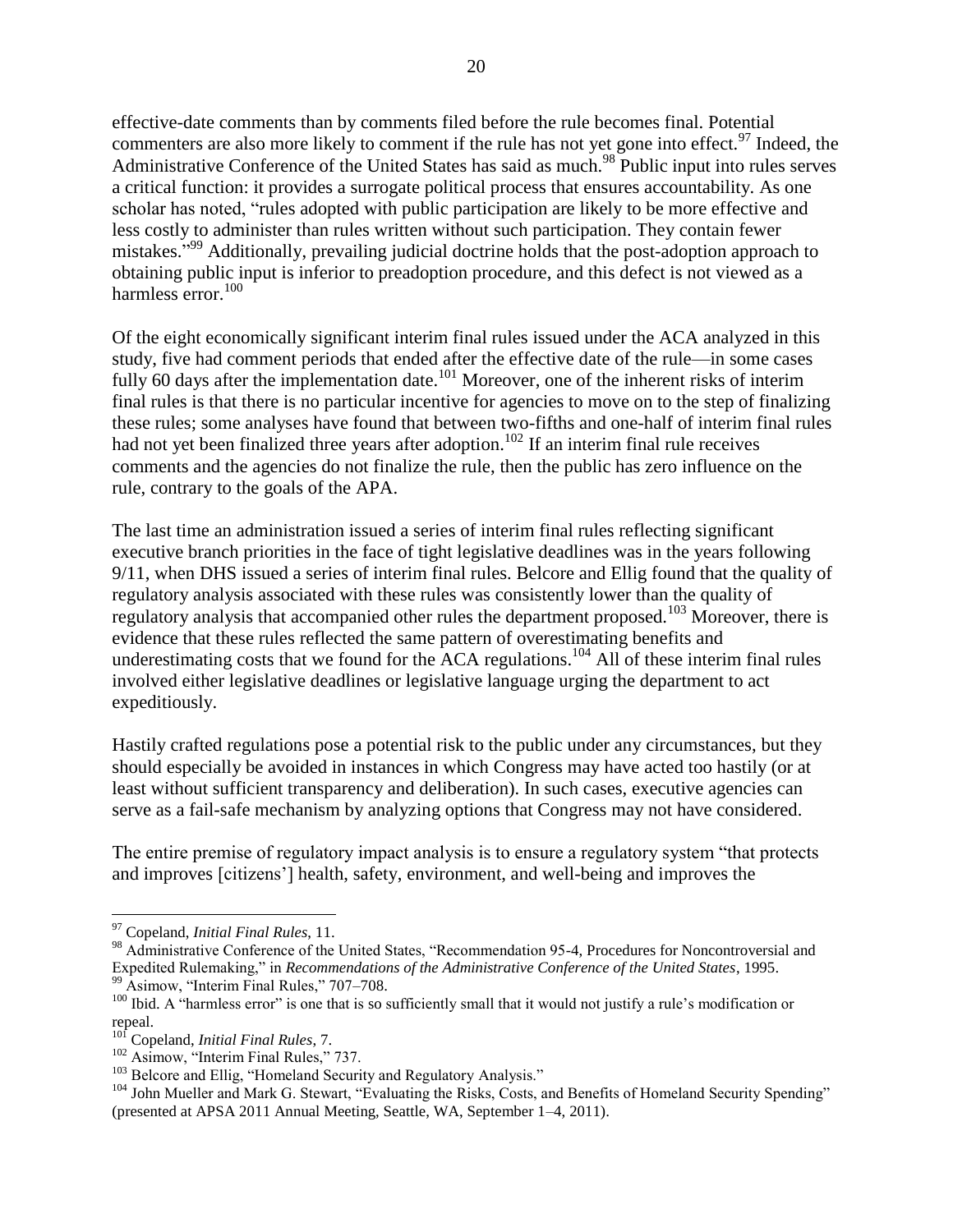performance of the economy without imposing unacceptable or unreasonable costs on society."<sup>105</sup> The most recent OMB report on the benefits and costs of federal regulation puts it even more rigorously: "Careful consideration of costs and benefits is best understood as a way of ensuring that regulations will improve social welfare, above all by informing design and development of various options so as to identify opportunities for both minimizing the costs of achieving social goals (cost-effectiveness) and maximizing net social benefits (efficiency)."<sup>106</sup>

Analytical requirements for economically significant regulations are especially intensive, to ensure that agencies and others have the best-possible information about the likely effects of various decision options for rules that will have a large impact on the economy. Executive Order 12866 requires agencies to identify, and to quantify where possible, the costs and benefits of proposed regulations, along with the "costs and benefits of potentially effective and reasonably feasible alternatives to the planned regulation, identified by the agencies or the public . . . and an explanation of why the planned regulatory action is preferable to the identified potential alternatives."<sup>107</sup> To perform this task well unquestionably takes time, so statutory deadlines may preclude an agency from being able to seriously analyze regulatory alternatives to the specific programmatic design embedded by Congress in a statute. In such cases, the executive order instructs agencies to perform the analysis "to the extent practicable." Failure to do a thorough analysis, however, seriously undercuts one of the important purposes of the entire regulatory process that has been established over decades.

#### **5. Abbreviated Regulatory Process**

For all of these regulations, the issuing agencies waived the normal notice-and-comment process on the grounds that the regulations had to be implemented quickly to meet legislative deadlines. In some cases, the deadlines were explicit, such as the requirement that HHS establish the Early Retiree Reinsurance Program and Preexisting-condition Insurance Plan within 90 days of the date the legislation took effect. Many provisions of the legislation took effect on September 23, 2010 (six months from the date of enactment). Agencies knew that employers and insurance companies faced impossible deadlines in designing insurance provisions for plan years beginning on January 1 (the standard start date for employer-based health plans) unless rules were in place providing real-world guidance far in advance of that date and even before September 23.<sup>108</sup> The same reasoning was applied to the medical loss ratio regulation, though the legislative deadline was later. In light of the statutory deadlines facing these agencies, the justifications offered for the earlier release of various rules appear sound.<sup>109</sup>

<sup>&</sup>lt;sup>105</sup> Executive Order 12866.

<sup>106</sup> OIRA:OMB, *Report to Congress on the Benefits and Costs of Federal Regulations and Unfunded Mandates on States, Local, and Tribal Entities* (Washington, DC: OMB, 2011), 3.

 $107$  Executive Order 12866, sec. 6(a)(3)(C).

<sup>&</sup>lt;sup>108</sup> Most employers have their open enrollment periods in October or November so that employees have ample time to ponder whatever health plan choices they have and health plans have time to update their eligibility files and distribute information to plan members prior to the January 1 start date. This in turn requires employers to have negotiated benefits and prices with health plans in the late summer or early fall.

 $109$  It is beyond the scope of this analysis to assess the incremental benefits of issuing regulations quickly—for example, to reduce market uncertainty—versus waiting until the last possible moment. Our focus is on the quality of regulations issued under such tight statutory deadlines. Absent such deadlines, there would have been ample opportunity both for public comment and to conduct more rigorous RIAs.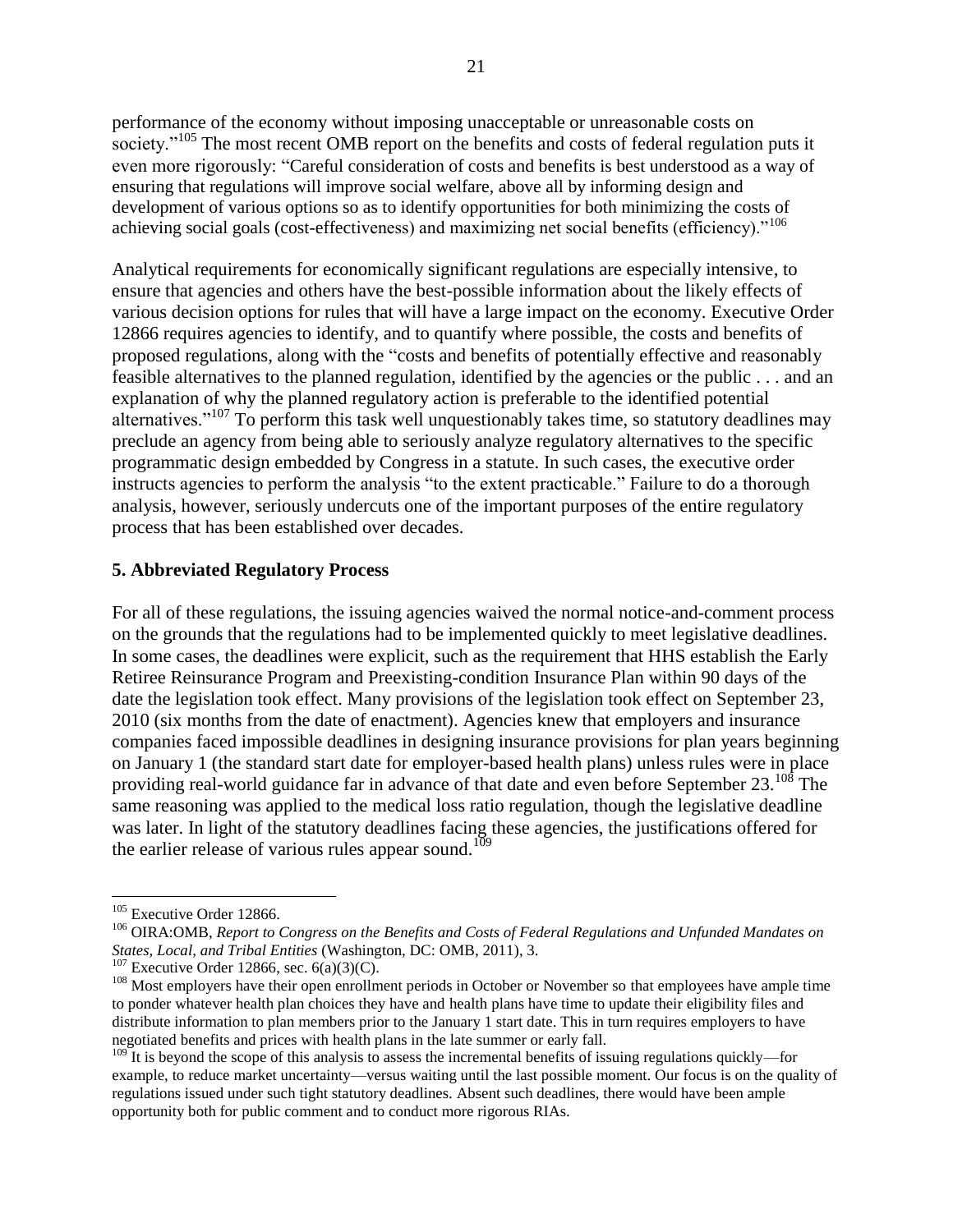However, as one illustration of what would have been possible with more "relaxed" deadlines, the law specifies that regulations regarding health care choice compacts (to permit the offering of health plans in more than one state) be issued no later than July 1, 2013, but that no such compact can take effect before January 1, 2016. It is reasonable to expect that within such generous constraints there will be no need to issue regulations as interim final rules and there will be ample time to modify such rules in light of public comments prior to their becoming effective. Likewise, allowing various insurance reform provisions to become effective on September 23, 2011, rather than 2010, would have permitted a much more orderly process of issuing the regulations required to implement them. Had the agencies been given that additional time, it seems unlikely that the quality of the RIAs would have been as low as we observed.

Table 2 shows that in half the cases, the rules were implemented weeks or months before the effective date set by Congress. In three other instances, a rule took force within a week of the deadline; in only one instance did an economically significant rule become effective after a legislatively imposed deadline (in this case, five weeks later). Perhaps this illustrates the administration's enthusiasm for the landmark health care reform law, or perhaps it merely confirms the public choice hypothesis that agencies are quite responsive to the policy preferences of the current majorities on congressional committees.<sup>110</sup>

Agencies can elect to offer a post-effective-date comment period; it is not required in cases where the "good cause" exemption has been invoked.<sup>111</sup> Four of the eight rules had a comment period that ended after the rule took effect. The amount of time allowed for post-effective comments ranged from three days (early retiree reinsurance program) to 63 days (grandfathered health plans). Four had comment periods that ended on the date the rule took effect. Three of these provided for 60 days of public comment.

 $110$  See, for example, Weingast and Marshall, "The Industrial Organization of Congress;" and Weingast and Moran, "Bureaucratic Discretion or Congressional Control?"

 $111$  Asimow, "Interim Final Rules," 733.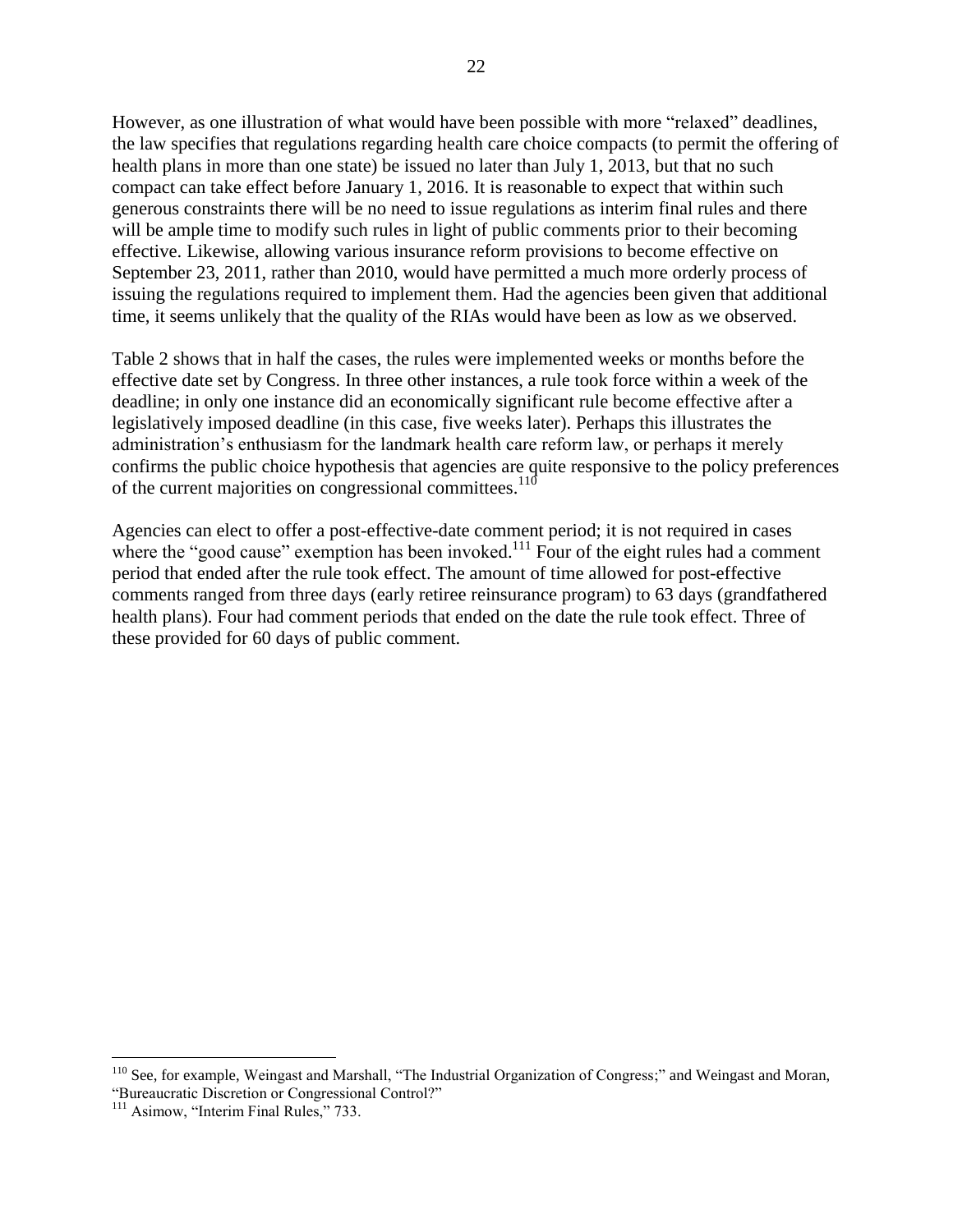**Regulation Date Published/ Effective Deadline for Public Comments Legislative Deadline Days Effective before Deadline Days at OIRA** *Early Retiree Reinsurance Program 5/5/2010 6/1/2010 6/4/2010 (30 days) 6/21/2010 <sup>20</sup> <sup>4</sup>* Dependent Coverage for Children up to Age 26 5/13/2010 7/12/2010 8/11/2010  $(90 \text{ days})$  9/23/2010 73 3 Grandfathered Health Plans 6/17/2010 6/14/2010 8/16/2010  $(60 \text{ days})$  9/23/2010 102 7 Preexisting-condition Exclusions, Limits, et al. 6/28/2010 8/27/2010 8/27/2010  $(60 \text{ days})$  9/23/2010 27 5 Coverage of Preventive Services 7/19/2010 9/17/2010 9/17/2010  $(60 \text{ days})$  9/23/2010 6 13 Claims Appeals and External Review Processes 7/23/2010 9/21/2010 9/21/2010 (60 days) 9/23/2010 | 2 | 4 *Preexisting Condition Insurance Plan 7/30/2010 7/30/2010 9/28/2010 (60 days) 6/21/2010 –39 <sup>3</sup>* Medical Loss Ratio Requirements 12/1/2010 1/1/2011 1/1/2011  $(30 \text{ days})$  1/1/2011 0 1

**Table 2: Data on Economically Significant Interim Final Health Care Regulations Issued in 2010** 

Note: Rules in italics are budget regulations.

 $\overline{a}$ 

Source: Copeland (2010), reginfo.gov, and *Federal Register* notices for each regulation.

The fourth, medical loss ratio rules, provided for only 30 days. However, a Request for Information related to the medical loss ratio rule was issued on April 15, 2010.<sup>112</sup> Thus, the agencies implicitly had begun inviting public comment many months prior to the issuance of the rule. In this particular instance, the law required the National Association of Insurance Commissioners (NAIC) to develop the uniform definitions and standard methodologies for calculating the medical loss ratio. In the course of developing a model rule and recommendations to Secretary Sebelius, the NAIC sought input from dozens of consumer groups, regulators, health care organizations, members of Congress, state legislators, and industry trade groups, and also provided a period for public comments.<sup>113</sup> In short, there was a longer period of public input than might otherwise be suggested by the 30 days available for formal public comment.

Table 2 lists two additional pieces of data for each regulation. The "pages" column lists the total number of pages in the *Federal Register* notice. The page count for the medical loss ratio

[http://www.naic.org/Releases/2010\\_docs/naic\\_advances\\_mlr\\_recommendations.htm.](http://www.naic.org/Releases/2010_docs/naic_advances_mlr_recommendations.htm)

<sup>&</sup>lt;sup>112</sup> IRS, Employee Benefits Security Administration, and Office of the Secretary, "Medical Loss Ratios, Request for Comments Regarding Section 2718 of the Public Health Service Act,‖ *Federal Register* 75, no. 71 (2010). <sup>113</sup> NAIC, "NAIC Committee Advances MLR Recommendations," press release, October 14, 2010,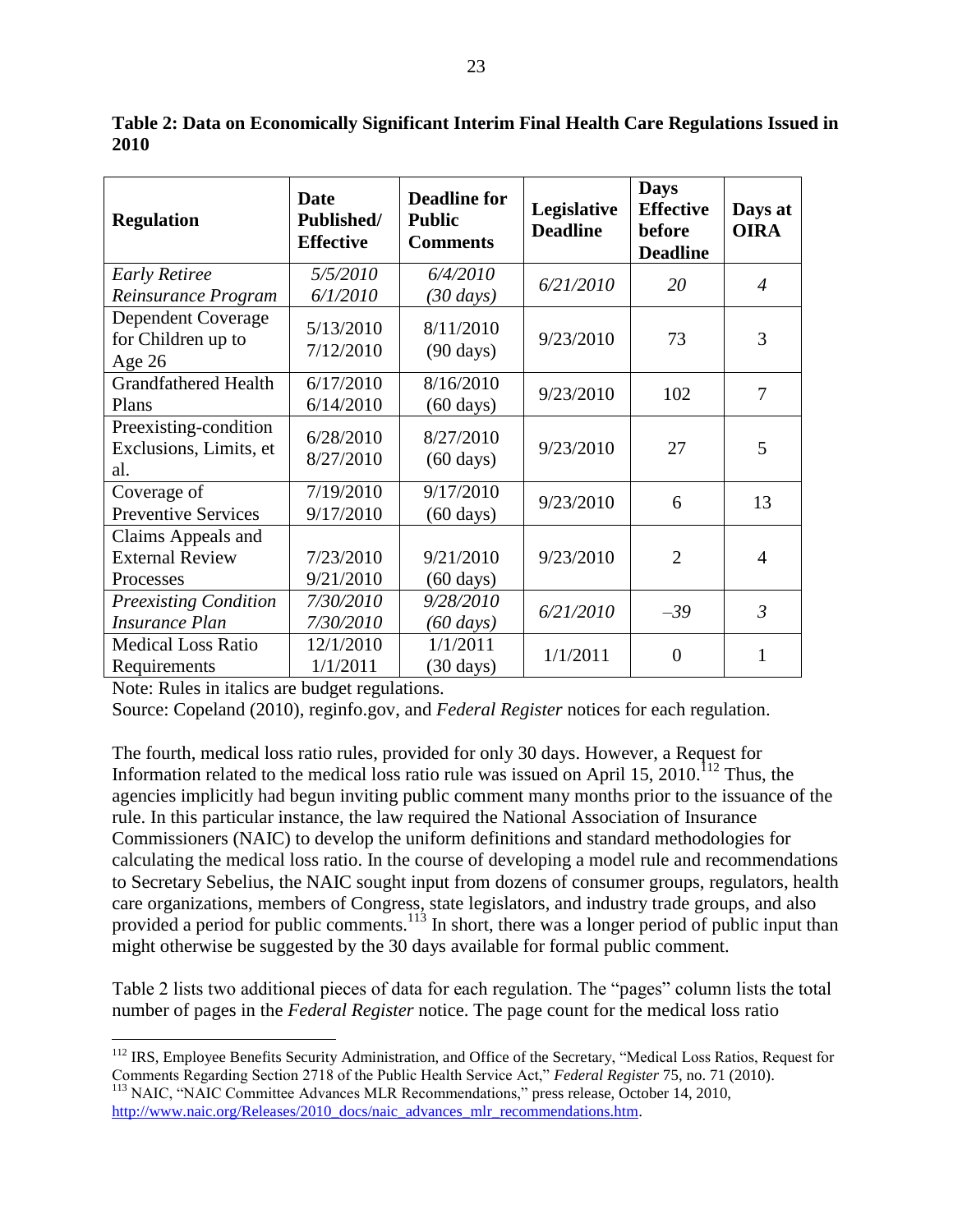regulation includes a 24-page technical appendix to the RIA referenced in the *Federal Register* notice. Aside from this appendix, none of the regulations had a separate RIA document. The regulatory analysis was in its own section of the notice or included in the agency's preamble justification for the regulation. Apparently, agencies did attempt to comply with the Executive Order 12866 requirement that they perform the regulatory analysis "to the extent practicable."

For interim final rules, an agency invoking the good cause exception technically is excused from having to prepare both (a) statements detailing the impact of the rule on small business; and (b) cost-benefit analyses required by the Unfunded Mandates Reform Act (UMRA) for "major" regulatory actions.<sup>114</sup> All of the interim final rules reviewed here invoked the exception not to publish (a), but routinely added language to the effect: "nevertheless, the Departments carefully considered the likely impact of the regulations on small entities in connection with their assessment under Executive Order 12866."<sup>115</sup> Each interim final rule likewise invoked the UMRA exemption to conducting a cost-benefit analysis yet at least made an effort to follow the analytic requirements of UMRA, including a qualitative and quantitative assessment of the anticipated costs and benefits of the mandate and identification of regulatory alternatives and selection of the least burdensome alternative (or explanation for why the least burdensome alternative was not selected).

Due to their "emergency" nature, interim final rules may also receive less scrutiny from OIRA. The interim final health care regulations received rapid review at OIRA, averaging just five days; only a single rule spent more than a week under OIRA review. Most were at OIRA for five days or fewer. By comparison, OIRA took an average of 27 days to review proposed economically significant regulations in 2009 and 56 days to do so in 2008. While an abbreviated OIRA review may not have been unusual for a single rule, having eight consecutive ACA-related rules in a row approved in such an accelerated fashion suggests this was not business as usual. Such rapid clearance of these rules may have reflected either earlier informal, under the table clearance by OIRA staff or instructions from higher-ups that the rules were to be cleared without serious review.

#### **6. Conclusions**

From a process perspective, it appears that the analysis and review associated with these regulations was less thorough than economically significant regulations typically receive. As we have documented in our Part A and Part B papers, the result was certainly subpar.<sup>116</sup>

The abbreviated regulatory process and low-quality analysis are predictable results of the incentives the regulatory agencies faced. A combination of top-down direction and tight deadlines eliminated the agencies' ability and incentives to produce high-quality RIAs or use the

 $\overline{a}$ <sup>114</sup> Asimow, "Interim Final Rules."

<sup>&</sup>lt;sup>115</sup> IRS, Department of the Treasury; Department of Labor, Employee Benefits Security Administration; and HHS, OCIIO, "Interim Final Rules for Group Health Plans and Health Insuers Relating to Coverage of Preventive Services under the Patient Protection and Affordable Care Act," *Federal Register* vol. 75 no. 137 (July 19, 2010), 41739. <sup>116</sup> Conover and Ellig, "Beware the Rush to Presumption, Part A: Material Omissions in Regulatory Analyses for the Affordable Care Act's Interim Final Rules," and Ellig and Conover, "Beware the Rush to Presumption, Part B: Substandard Regulatory Analyses for the Affordable Care Act's Interim Final Rules."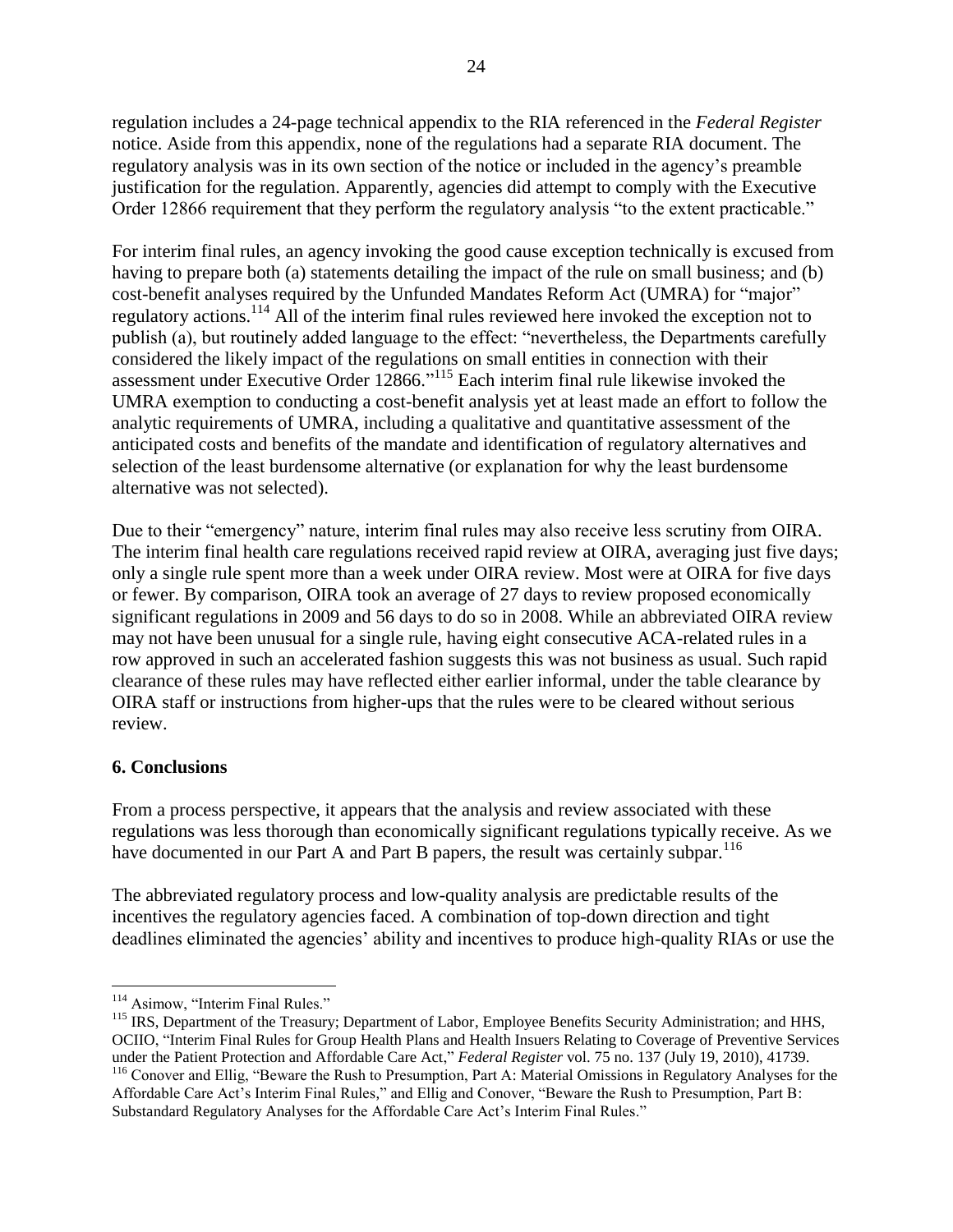results to make choices. Presidential and congressional decisions, in turn, flowed predictably from the political incentives President Obama and Congress faced in 2010.

OIRA regulatory review is supposed to check agency "tunnel vision" and ensure that regulations reflect the broader public interest by prompting agencies to conduct high-quality analysis of proposed regulations and their alternatives.<sup>117</sup> But when "presidential administration" of regulation includes initiation of legislative proposals and White House direction of regulatory agencies' efforts to implement them, the presidential check on agencies' analysis disappears. And when tight deadlines foreclose opportunities to conduct substantial regulatory impact analysis on an issue as important as health care reform, clearly some limits on the use of interim final regulations are needed. Alternative checks on the quality of analysis are needed that would be more insulated from presidential and congressional politics.

## **6.1 Alternative Regulatory Review Authority**

One check on the president's ability to short-circuit regulatory analysis would be for Congress to designate an independent authority to review the analysis. From the standpoint of Congress, having the Congressional Budget Office or Government Accountability Office (GAO) serve as an independent check on the quality of RIAs has the advantage of building upon an existing body of expertise already used in developing legislation. But it is equally plausible to imagine this role being undertaken by the National Academy of Sciences or a similar entity viewed as having the requisite scientific expertise and independence to conduct such reviews impartially.

Independence from politics is a key criterion. A congressionally designated regulatory review entity needs to have sufficient independence that it can review agency regulatory analysis according to widely accepted scholarly standards. In the United Kingdom, for example, the National Audit Office is responsible for scrutinizing public spending on behalf of Parliament; this office has conducted four consecutive years of evaluations of a sample of RIAs and issued other reports aimed at improving the quality of RIAs.<sup>118</sup> The comptroller and auditor general is an officer of the House of Commons who also serves as the head of the National Audit Office, which employs some 800 staff. Both the comptroller and the National Audit Office are totally independent of the governing parliamentary party.

#### **6.2 Mandatory Peer Review**

 $\overline{a}$ 

External peer review of regulatory analysis could provide another check. In principle, external peer review is already required for original data and formal analytic models used by agencies in RIAs. However, RIA documents are already reviewed through an interagency review process under Executive Order 12866 that involves application of the principles and methods defined in OMB Circular A-4. Consequently, OIRA does not require peer review for RIAs, although "agencies are encouraged to have RIAs reviewed by peers within the government for adequacy

<sup>&</sup>lt;sup>117</sup> Christopher C. DeMuth and Douglas H. Ginsburg, "White House Oversight of Agency Rulemaking," *Harvard* Law Review 99, no. 5 (1986): 1,075–88; and Susan E. Dudley, "Lessons Learned, Challenges Ahead," Regulation (2009): 6–11.

<sup>&</sup>lt;sup>118</sup> National Audit Office, "Evaluation of Regulatory Impact Assessments Compendium Report," 2004, 2005, 2006, 2007, 2009, and 2010.